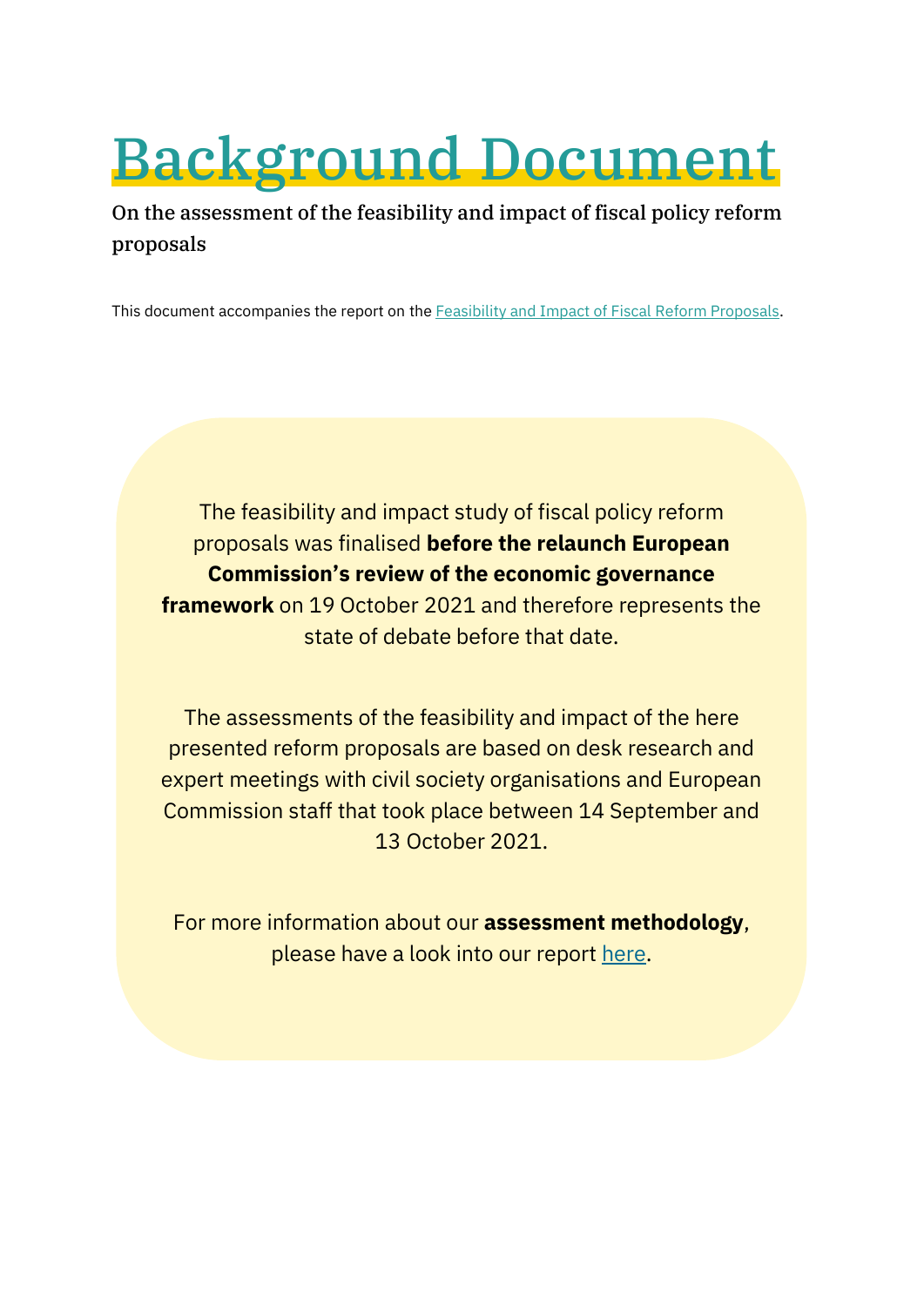# Contents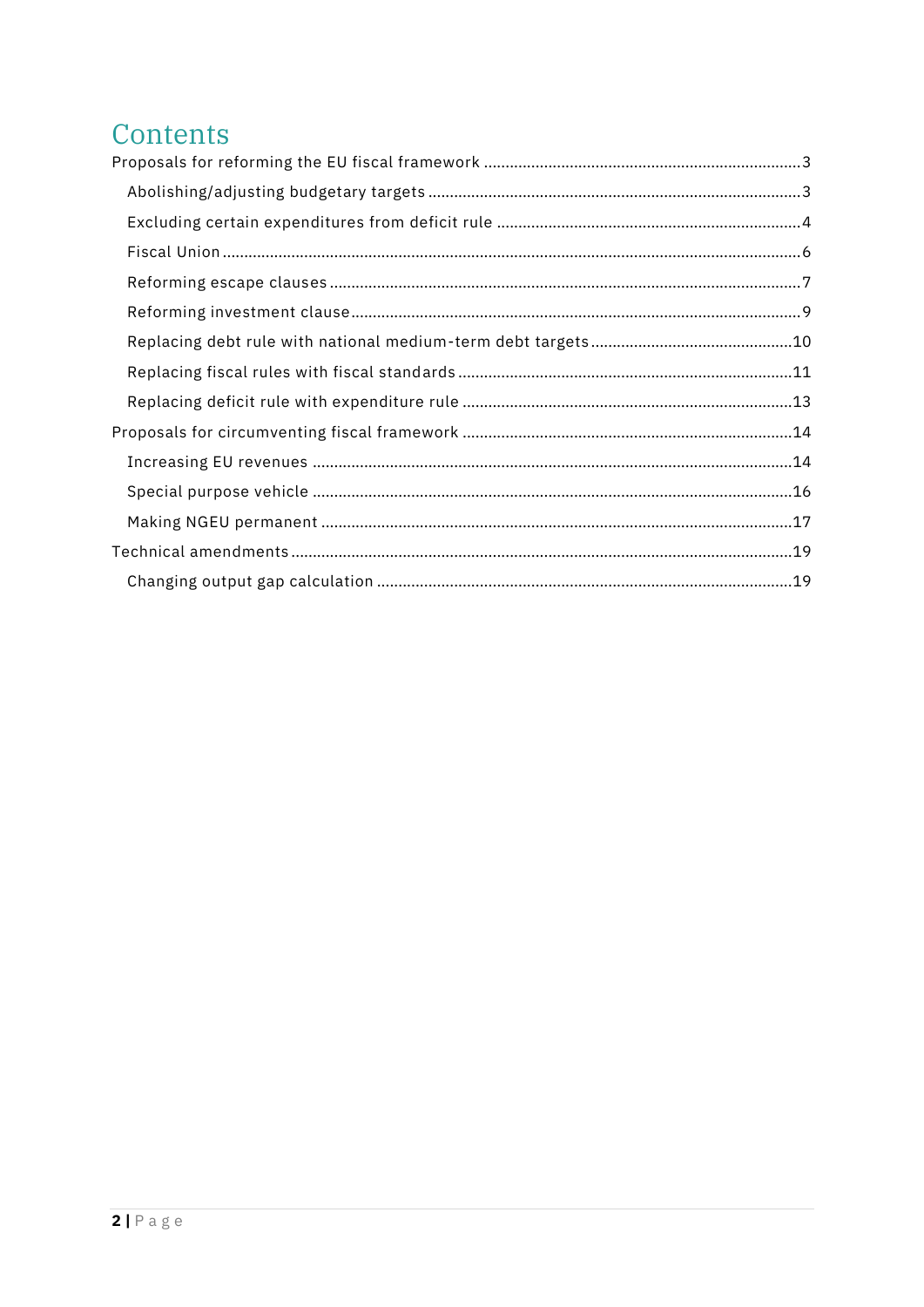# <span id="page-2-0"></span>Proposals for reforming the EU fiscal framework

# <span id="page-2-1"></span>Abolishing/adjusting budgetary targets

The EU fiscal framework sets budgetary targets for all Member States. Depending on whether Member States are in the preventive arm or the corrective  $arm<sup>1</sup>$ , different budgetary targets apply. Member States in the preventive arm are confronted with medium-term objectives (MTOs) and Member States in the corrective arm are confronted with a debt-reduction benchmark. Both set budgetary targets that Member States are required to achieve. The MTOs set targets for a close-to-balance or in-surplus budget that Member States need to comply with. These targets are country-specific and cyclically adjusted. The debt-reduction benchmark requires Member States with a debt-to-GDP ratio of more than 60% to reduce annually by 1/20 of the total level the value by which their debt-to-GDP ratio exceeds the 60% threshold. This often binds Member States to austerity as they are forced to generate budgetary surpluses. Abolishing or adjusting (e.g. setting less strict targets) the MTOs and the debtreduction benchmark would therefore generate fiscal flexibility because Member States would only have to respect the deficit and debt rule of the Stability and Growth Pact (SGP).

# **Addressed in public debate (Score 3):**

We assign a score of 3. Finance Watch has presented adjusting both the MTOs and the debt-reduction benchmark as possible reforms<sup>1</sup>. The IMK has addressed a reform of the debt-reduction benchmark<sup>2</sup>. The European Fiscal Board advocated for adopting realistic debt targets specific to the EU's national economies<sup>3</sup>, which can also be understood as a critique to the MTOs and the debt-reduction benchmark. The European Parliament called 'for debt targets to properly reflect the new economic reality as well as country-specific challenges' <sup>4</sup> . Klaus Regling, head of the European Stability Mechanism, has criticised the debt-reduction benchmark<sup>5</sup>. However, this proposal has not been in the centre of attention in the debate about reform proposals.

# **Political support (Score 3):**

We assign a score of 3. While there has not been much support outspoken for this proposal, there has similarly been not been much opposition to the proposal. Considering the currently strong momentum for fiscal policy reforms and the strong opposition to proposals that aim to abolish/adjust the deficit and debt rule, abolishing or adjusting the budgetary targets would certainly face more support and less opposition. Furthermore, the conclusions from the upcoming economic governance review are expected to give momentum to this proposal $6$ .

# **Extent of consensus needed (Score 2):**

We assign a score of 2 because for these reforms to be implemented, changes in the preventive (MTO) and corrective (debt-reduction benchmark) arms of the SGP are required. Changing the MTOs would be achieved through an OLP, requiring a majority in the European Parliament (EP) and a qualified majority in the Council of the EU. Amending the debt-reduction benchmark (as its foundation is laid in

<sup>&</sup>lt;sup>1</sup> Member States are in the corrective arm if they have either breached or are at risk of breaching the deficit threshold of 3% of GDP or having a debt level above 60% of GDP.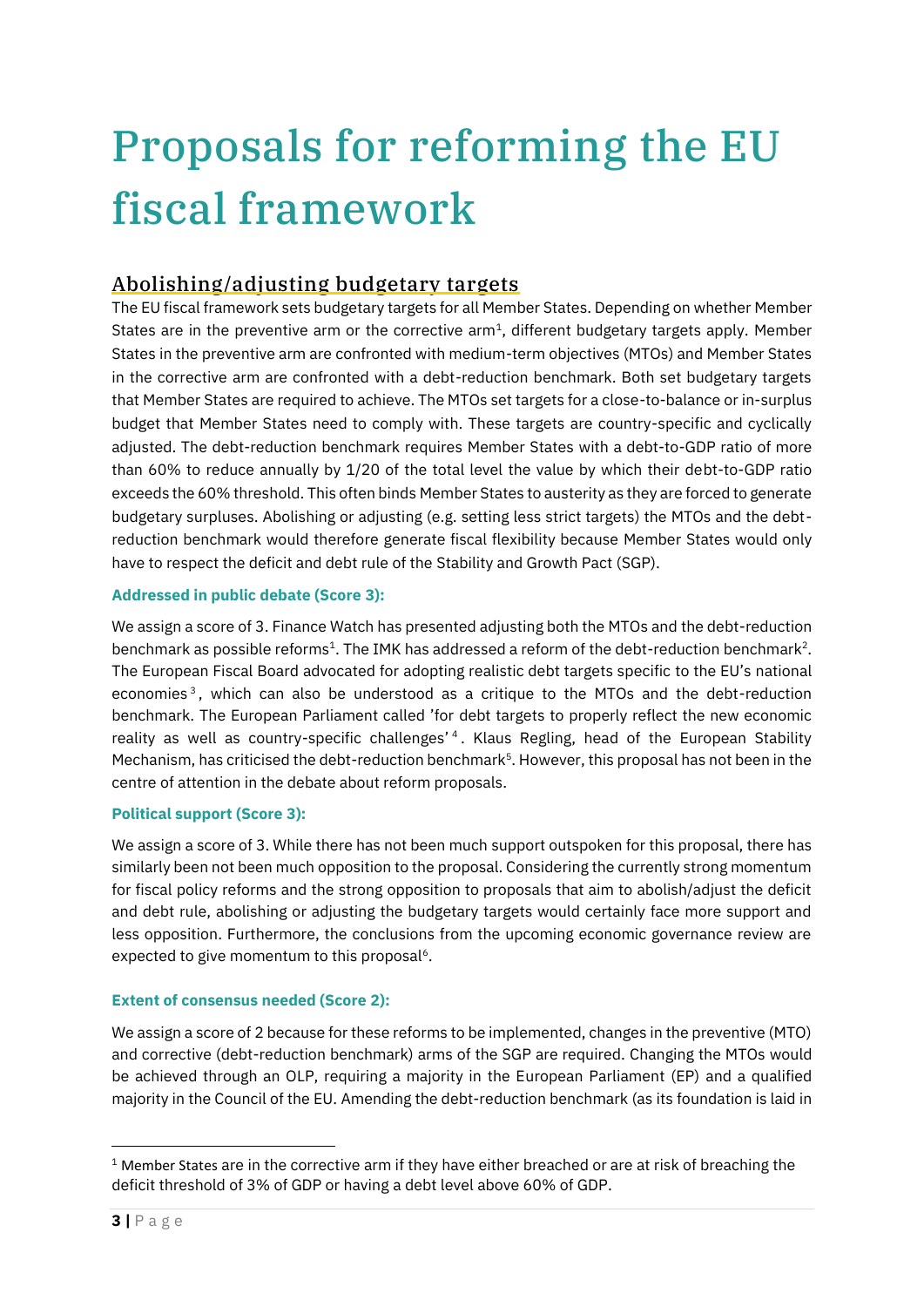Article 126 TFEU), however, requires a Special Legislative Procedure and thus unanimity in the Council.

#### **Administrative hurdles (Score 3):**

We assign a score of 3 because changing or abolishing the MTOs require significant changes in the SGP to allow for more fiscal flexibility. However, the current governance structure and distribution of competencies remain unchanged. Adjusting the MTOs would require a revision of the country-specific and cyclically adjusted objective to reach a structural deficit of 1.0 % of GDP to a structural surplus which were decided on in the SGP reform in 2005. An adjustment of the debt-reduction benchmark which was introduced as part of the "Six-Pack" in 2011 could be replaced by just a more sustainable value than the 1/20 benchmark. As part of the OLP, the EP and the Council (Ecofin) would have to negotiate new criteria for both rules proposed by the European Commission (EC), if not chosen to be abolished. Depending on the new criteria, this reform might conflict with the Fiscal Compact which applies to most Member States and, for some, with their respective constitutions. The Fiscal Compact is hierarchically below EU legislation and would be subject to changes in the SGP, if not part of the national constitution. Depending on legislation of the respective Member State, a change to national budget rules enshrined in national constitution would require a national referendum<sup>7,8</sup>.

#### **Additional fiscal capacity (Score 2):**

We assign a score of 2. Fiscal capacity would be increased for Member States as they would no longer be obliged to comply with MTOs or debt-reduction benchmarks. Especially Member States with a debt-to-GDP ratio of more than 60% would profit from abolishing or adjusting the debt-reduction benchmark as they would not be forced to generate surpluses anymore, which would be crucial for avoiding austerity. However, the generated fiscal capacity is limited because Member States would still need to comply with the deficit and debt rule. Even before the outbreak of the pandemic, many Member States were not able to comply with these rules.

#### **Tied to green/social (Score 1):**

We assign a score of 1 because the fiscal flexibility generated by this proposal results would not be tied to green or social purposes.

#### **Tied to investments (Score 1):**

We assign a score of 1 because the fiscal flexibility generated by this proposal would not be tied to investments.

# <span id="page-3-0"></span>Excluding certain expenditures from deficit rule

The deficit rule constrains public expenditures by limiting the annual deficit of the government budget to 3% of GDP. Special treatment could be given to certain expenditures by excluding them from the deficit rule. Expenditures that qualify for an exclusion from the deficit rule would then not be taken into account when calculating the budget deficit. For instance, green investments could be excluded from the calculation of the Member States' budget deficit ("golden rule"). This would generate fiscal flexibility as it enables more investments while still complying with the deficit rule.

#### **Addressed in public debate (Score 4):**

We assign a score of 4 because the massive investment needs for the green transition have triggered an intense debate about how to finance these investments. Thereby, especially the 'golden rule' has received a lot of attention. This proposal allows to stick to the current fiscal rules and at the same time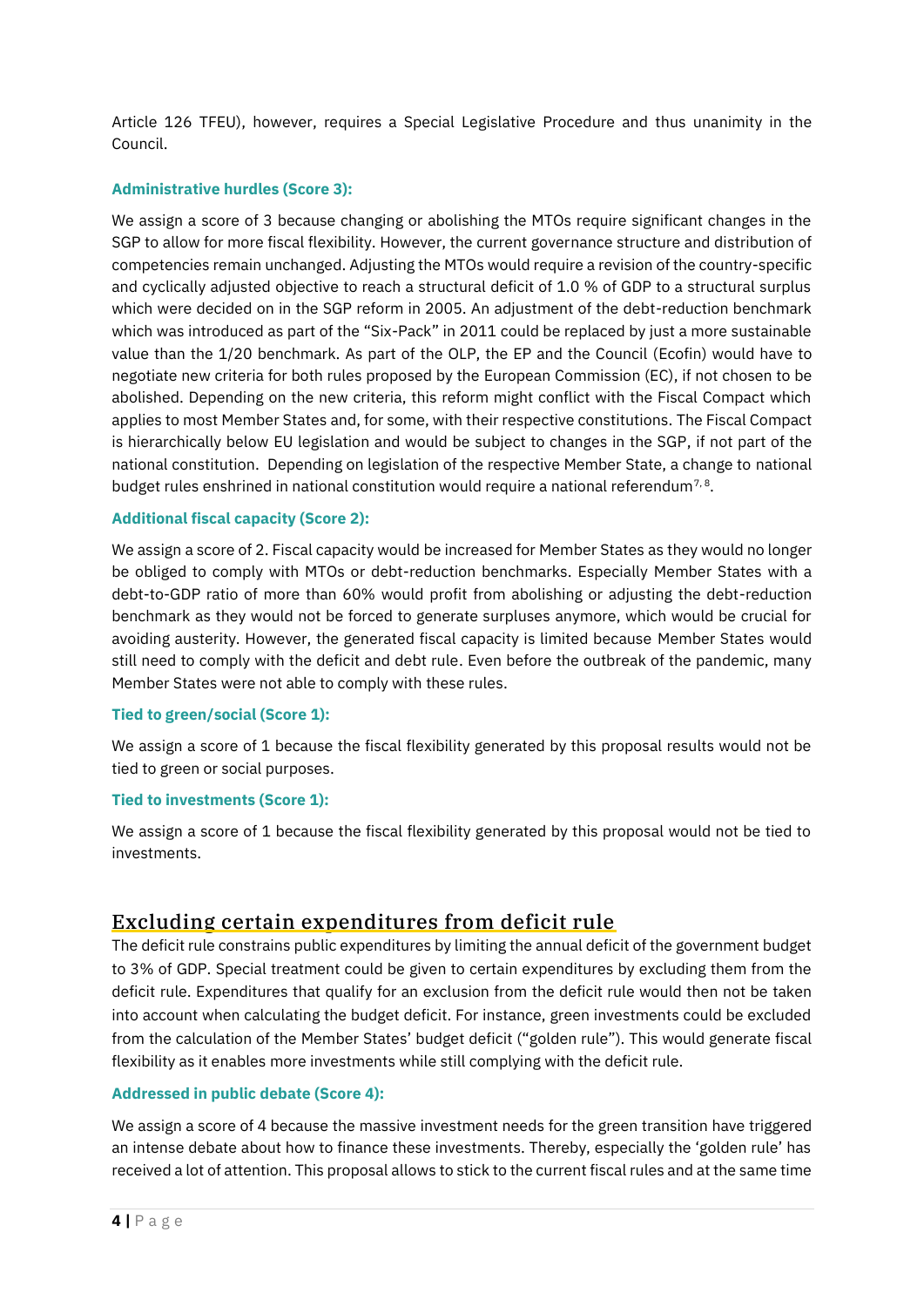enables large-scale investments by excluding these investments from the fiscal rules. The 'golden rule' is heavily supported by the two German research institutes, the Institut der deutschen Wirtschaft (IW) and Institut für Makroökonomie und Konjunkturforschung (IMK)<sup>9</sup> , which is remarkable because the former is considered to be representing employees and the latter is associated with German trade unions. Further prominent calls for a 'golden rule' stem from Bruegel<sup>10</sup>, the European Economic and Social Committee (EESC)<sup>11</sup>, the European Fiscal Board (EFB)<sup>12</sup>, the European Trade Union Institute (ETUI) <sup>13</sup> and economist Peter Bofinger, formerly a member of the German council of economic  $experts<sup>14</sup>$ .

#### **Political support (Score 4):**

We assign a score of 4. Opposition from certain countries must be expected because the exclusion of large amounts of expenditure depicts a departure from conservative fiscal policies. However, proposals like the golden rule have received meaningful support by the French Finance Minister Bruno Le Maire<sup>15</sup>, the German green party<sup>16</sup>, EU Commissioner for Economy Paolo Gentiloni<sup>17</sup> and even fiscally conservative countries are expected to not boycott exempting green investments  $^{18}$ . Additionally, the European Commission is working on how to change the application of the SGP, especially to exempt investments, environmental ones in particular $^{19}$ . Furthermore, the conclusions from the upcoming economic governance review are expected to give momentum to this proposal $^{20}\!$ .

#### **Extent of consensus needed (Score 2):**

We assign a score of 2. This proposal would require changes to the SGP. Depending on the concrete design of the proposal, amending elements of the SGP requires an Ordinary Legislative Procedure (OLP) or a Special Legislative Procedure (SLP). The exact changes required depend on the concrete design of the proposal. Most likely, the preventive arm of the SGP, particularly the MTOs and the adjustment path in case of non-compliance, would need to be changed so that they allow for the exclusion of net public investments from the structural deficits, if those are financed through additional government debt (OLP required). Such changes would then also affect the corrective arm of the SGP, as an *Excessive Deficit Procedure* oblige Member States to reduce their structural deficits<sup>21</sup>. Furthermore, the debt-reduction benchmark in the corrective arm of the SGP would have to be modified as well to allow for debt-financed net-public investment while reducing debt-to-GDP ratio (SLP required). To clarify the definition of investment, an 'investment protocol' could be enshrined in primary law. This would require unanimous agreement among Member States as part of a Simplified Revision Process of Article 48(2) of the TFEU.

#### **Administrative hurdles (Score 3):**

We assign a score of 3 for this proposal. The implementation of a golden rule, besides legislative changes, would require a comprehensive definition of investment. To avoid the need to change every rule that concerns structural deficits or the 3% deficit rule in the SGP, an "investment protocol" could be established<sup>22</sup>. This would clarify the definition and be enshrined in treaties so that it then applies to all fiscal rules in primary and secondary law<sup>23,24</sup>.

#### **Additional fiscal capacity (Score 4):**

We assign a score of 4 because this proposal would allow for large-scale investments because they would not count towards the deficit (and debt) rule.

#### **Tied to green/social (Score 4):**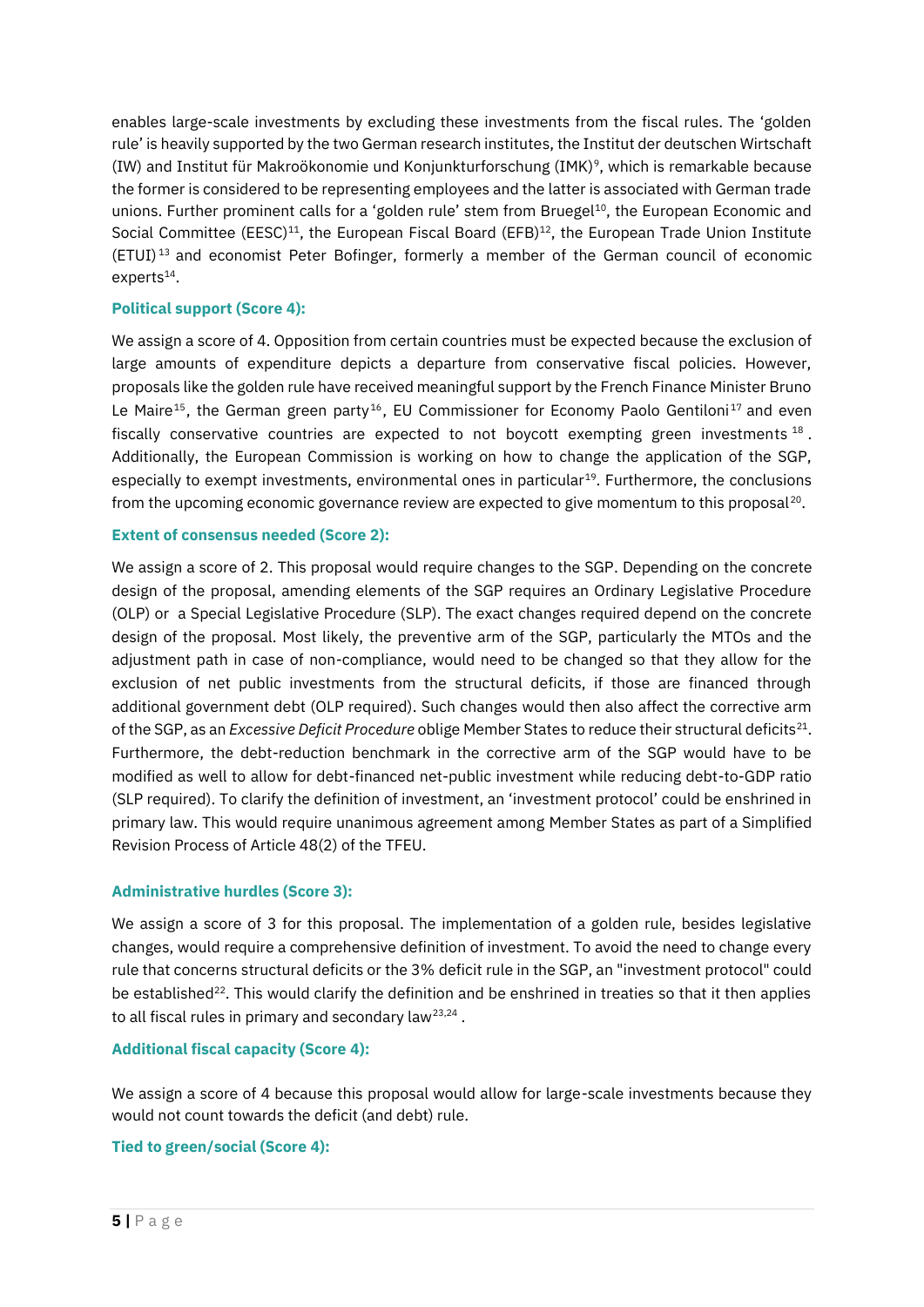We assign score of 4 because the fiscal flexibility generated by this proposal results from excluding expenditures from the deficit rule which would most likely be tied to green or social purposes. However, this would only include investments in fixed assets and financial assets, and would exclude certain investments in education, research and other crucial areas<sup>25</sup>.

#### **Tied to investments (Score 5):**

We assign a score of 5 because in all prominent proposals of this type, only investments are excluded from the deficit rule and the generated fiscal flexibility is therefore entirely tied to investments.

# <span id="page-5-0"></span>Fiscal Union

In recent years, various proposals for a fiscal union have been discussed. Proponents argue that a fiscal union in one form or another would be the next level in advancing the integration of the European Monetary Union (EMU), to which 19 of the 27 member states belong. In a fiscal union, the EU Member States would share a common budget consisting of contributions from each Member States. The current fiscal rules that Member States need to comply with would be redundant because a centralised fiscal authority would coordinate spending and taxation. Debt financing would also be handled through common bonds and not individually by Member States.

#### **Addressed in public debate (Score 4):**

We assign a score of 4 because advancing a fiscal union is a proposal that has been in the public debate for many years now<sup>26</sup> and is also discussed as a potential way for the current recovery process. A recent paper by Shahin Vallée from the German Council on Foreign Relations (DGAP) has sketched this way towards a fiscal federation together with the detailed interim steps required<sup>27</sup>. Further support for the idea of a fiscal union in the EU stems from the EFB<sup>28</sup> and the International Monetary Fund  $(IMF)^{29}$ .

#### **Political support (Score 2):**

We assign a score of 2. While influential politicians like Christine Lagarde  $30^{\circ}$ . Olaf Scholz  $31^{\circ}$  and Emmanuel Macron<sup>32</sup> have indicated their support for a fiscal union, many Member States are strongly opposed to the idea<sup>33</sup>. In Germany's election debate, the conservative party clearly rejects this proposal<sup>34</sup> while the green party and the SPD support it<sup>35</sup>.

#### **Extent of consensus needed (Score 1):**

We assign a score of 1. A deeper integration of the EMU towards a centralised fiscal authority that coordinates spending, taxation and debt financing would overhaul national and EU fiscal rules and would require significant changes to institutional competences. Although the extent of consensus needed to implement such a reform depends on level of integration and format of the fiscal union, it is also set out in the treaties that Member States remain fully competent with regards to their fiscal decisions. Hence, the realisation of a complete fiscal union requires a treaty change.

In addition, national constitutions limit the shift of competences in fiscal matters to supranational level. This is particularly the case for Germany, where the German constitutional court sets quite strict limits to the transfer of competences to EU level. For example, according to the court, the German Bundestag is prevented from ceding its budgetary competences to the supranational level. The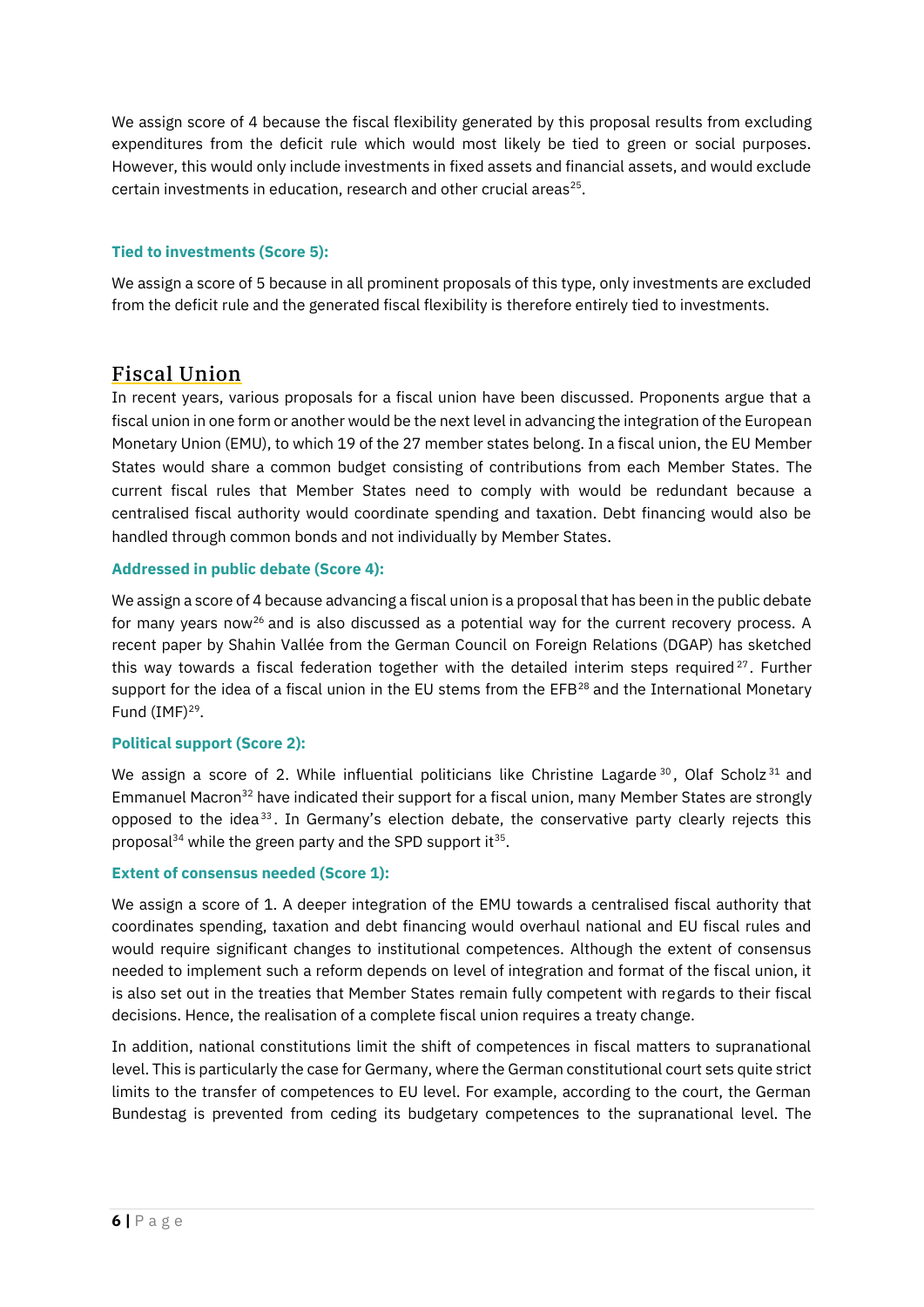Bundestag is also supposed to make all fundamental and central decisions in fiscal matters<sup>2</sup>. It therefore stands to reason that a transfer of competences in fiscal policy matters to the Union level would be in conflict with the German constitutional order.

A way around this could be to move forward with only a limited number of Member States, where the constitution allows for a deeper fiscal integration. In this case, "Enhanced cooperation" could be an option<sup>36</sup>. The procedure of "enhanced cooperation" allows a minimum of nine EU Member States to set up advanced integration. Member States who wish to participate in an enhanced cooperation would have to submit a proposal to the Commission. The Commission can approve or reject the request. In case of approval, the Commission must then submit a request for a proposal for enhanced cooperation to the Council of the European Union and the EP. The Council takes a decision by unanimity on the request. Should the Council approve the request, the EP also has to approve it by simple majority voting. "The procedure is designed to overcome stalemate where a particular proposal is blocked by one or more Member States who do not want to take part. It does not, however, allow for an extension of powers outside those permitted by the EU Treaties" 37. Thus, changes to institutional competences might still require treaty changes. The treaties can be changed in an ordinary or simplified revision procedure. However, unanimity is required in both cases.

#### **Administrative hurdles (Score 1):**

We assign a score of 1. Major tasks of a complete fiscal policy are the provision of public goods, redistribution, and the stabilisation of aggregate demand at the potential of the national economy to prevent macroeconomic imbalances. To set up such structures at EU level, significant changes in the current structure of the Union are needed. Even for a rather incomplete version of a fiscal union, changes in the institutional framework are indispensable. For example, a system of financial risk sharing at EU level would need to be established. Such a harmonisation would require reinforcing the integration of the capital markets towards a Capital Market Union and a completion of the Banking Union<sup>38</sup>. Likewise, a fiscal union would need the establishment of a supranational authority that coordinates spending and taxation.

#### **Additional fiscal capacity (Score 5):**

We assign a score of 5 because a fiscal union would gather all the EU's fiscal capacity centrally. New fiscal rules could be negotiated that allow for ample fiscal flexibility and new revenue sources could be agreed upon to collect a large number of resources available for fiscal policy. **Tied to green/social (Score 1):**

We assign a score of 1 because the fiscal flexibility generated by a fiscal union is not necessarily tied to any green or social purpose unless there is clear guidance for the fiscal policy of the union.

#### **Tied to investments (Score 1):**

We assign a score of 1 because the fiscal flexibility generated by a fiscal union is not only tied to investments but will also give way to a big amount of public spending.

# <span id="page-6-0"></span>Reforming escape clauses

The EU fiscal framework includes escape clauses that allow for deviations from the SGP's preventive or corrective arms in exceptional circumstances (Excessive Deficits Procedures included)<sup>39</sup>. This can

<sup>&</sup>lt;sup>2</sup> The Bundesverfassungsgericht established already in its Lisbon-judgment that 'particularly sensitive areas, such as 'fundamental fiscal decisions on public revenues and public expenditure' had to remain under the control of the German parliament, cf. 2 BvE 2/08 - Lisbon-judgment BVerfG, paras. 167, 250, 252.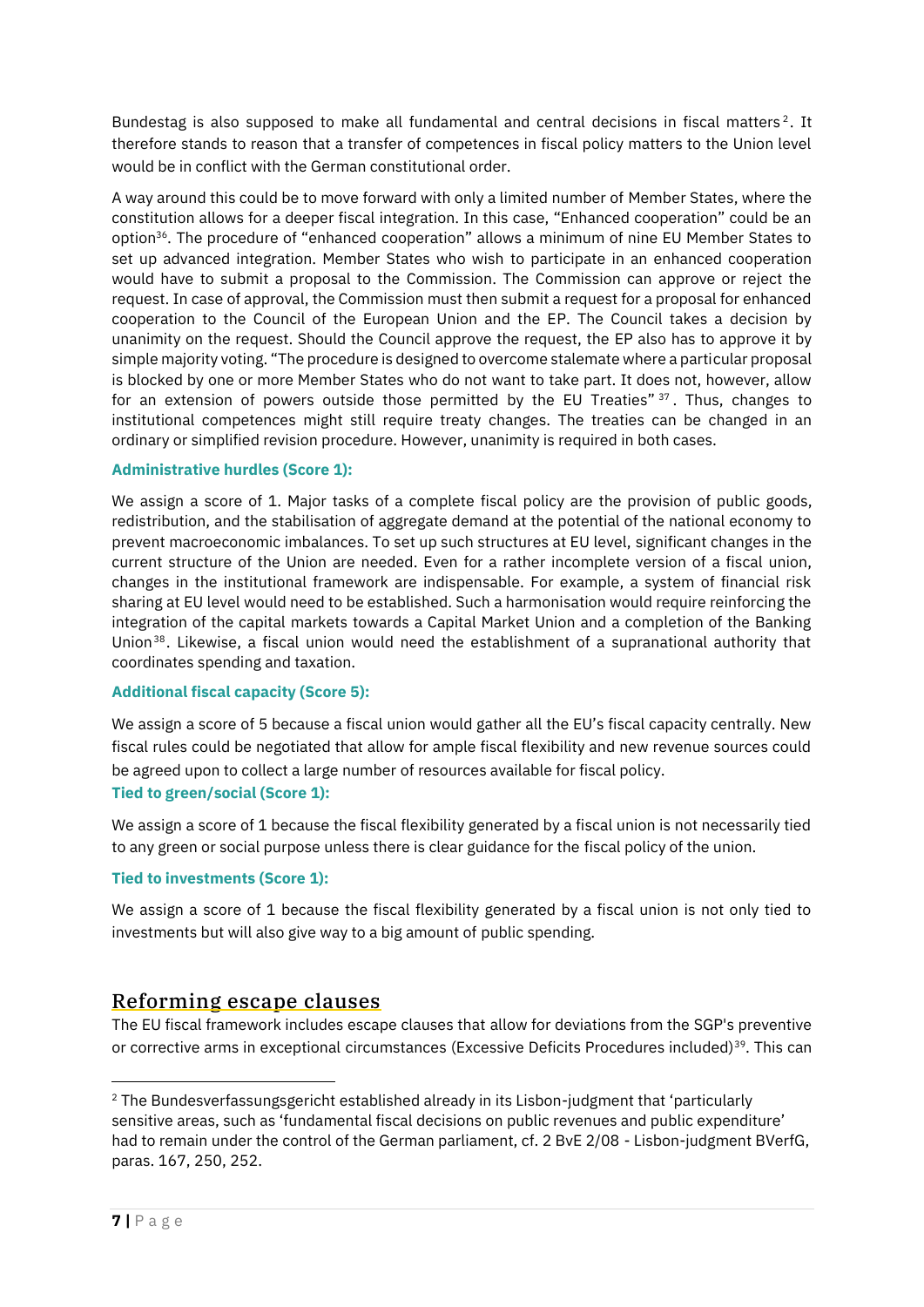be done either through the *unusual events clause* or through the *general escape clause*. Since the outbreak of the COVID-19 pandemic, the *general escape clause* is activated. It can be activated when the euro area or the Union as a whole faces a severe economic downturn. The *unusual events clause* can be activated when an unusual event outside the control of one or more Member States has a major impact on the financial position of the general government. The *general escape clause* allows for more far-reaching flexibility than the *unusual events clause*. However, both can only be applied "provided that this does not endanger fiscal sustainability in the medium-term"<sup>3</sup>. Hence, by relaxing the conditionality for activating the clauses, both clauses could be reformed to enable more fiscal capacity for Member States in exceptional circumstances. There is also a need to clarify the procedures of the escape clauses, for instance by making it more clear for Member States and all other stakeholders about the steps, processes and responsibilities in the case of the activation and deactivation of one of the two escape clauses.

#### **Addressed in public debate (Score 1):**

We assign a score of 1. Finance Watch has called for clarifying the escape clauses' procedure<sup>40</sup> and Paolo Gentiloni, EU Commissioner for the Economy, has advocated making it easier to suspend fiscal rules in a downturn<sup>41</sup>. However, media coverage or intense debates around this proposal are hard to find.

#### **Political support (Score 2):**

We assign a score of 2. While Paolo Gentiloni has advocated for making it easier to suspend fiscal rules in a downturn<sup>42</sup>, there has been no strong campaigning for this proposal by any Member States.

#### **Extent of consensus needed (Score 2):**

We assign a score of 2 for this proposal. The EC could, through tweaking the Code of Conduct of the SGP, affect the implementation of the *general escape clause* and the *unusual event clause* (e.g. for how long they can be activated). While this could generate some flexibility, major changes or specifications to the conditions of the clauses and their application need to be decided by unanimity in the Ecofin Council. A SLP is required as amendments in the preventive as well as the corrective arm of the SGP are needed.

#### **Administrative hurdles (Score 4):**

We assign a score of 4 because it only requires changes in the definition of the conditions when the clauses apply. No significant changes in governance structure would be needed since the framework regarding implementation and surveillance is already in place<sup>43</sup>.

#### **Additional fiscal capacity (Score 2):**

We assign a score of 2. While a reformed escape clause would certainly create huge fiscal capacities when activated, this would only apply in exceptional circumstances. In usual circumstances, a reformed escape clause does not generate additional fiscal capacity.

#### **Tied to green/social (Score 2):**

We assign a score of 2 because the generated fiscal flexibility when activating the potentially reformed escape clause would not necessarily be tied to green or social purposes. However, it is possible that a reform of both clauses would establish such a conditionality.

<sup>&</sup>lt;sup>3</sup> Article 6(3) of Regulation (EC) 1466/97: [https://eur-lex.europa.eu/legal](https://eur-lex.europa.eu/legal-content/EN/TXT/HTML/?uri=CELEX:01997R1466-20111213&from=EN)[content/EN/TXT/HTML/?uri=CELEX:01997R1466-20111213&from=EN](https://eur-lex.europa.eu/legal-content/EN/TXT/HTML/?uri=CELEX:01997R1466-20111213&from=EN)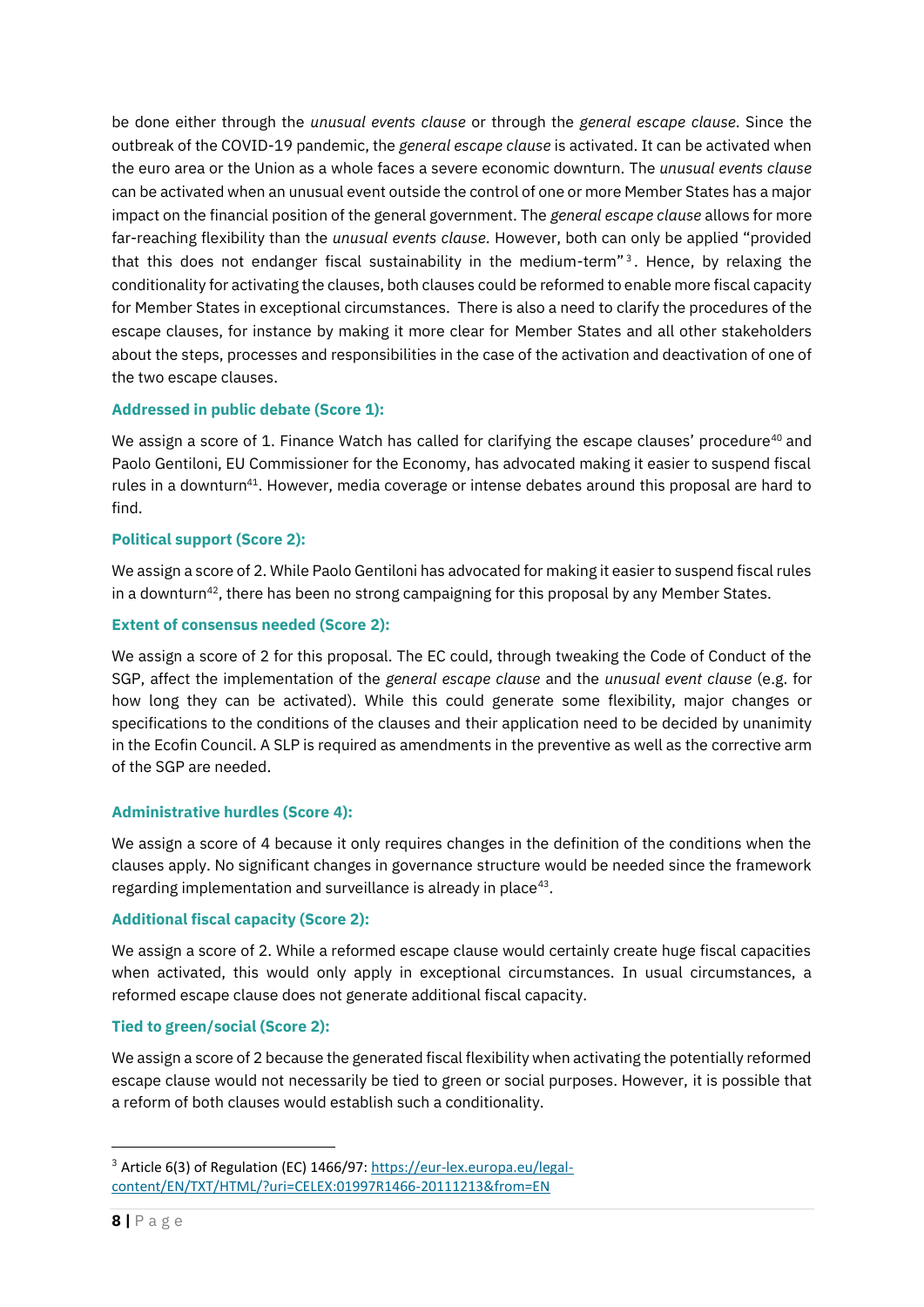#### **Tied to investments (Score 2):**

We assign a score of 2 because the generated fiscal flexibility when activating the potentially reformed escape clause would not necessarily be tied to investments. However, it is possible that a reform of both clauses would establish such a conditionality.

# <span id="page-8-0"></span>Reforming investment clause

The investment clause in the SGP allows for temporary deviations from the medium-term budgetary objective or from the fiscal adjustment path towards it for those member states whose investments can be considered equivalent to major structural reforms under these conditions<sup>44,45:</sup>

- o their GDP growth is negative, or their GDP is below its potential
- $\circ$  the deviation from the MTOs or path towards it does not lead to a government deficit greater than 3% of GDP and an appropriate safety margin is preserved to prevent such a breach
- o investment levels are increased as a result of the deviation granted
- $\circ$  the deviation is linked to the fact that a member state co-finances projects that are also funded by the EU programmes and by the EFSI
- $\circ$  the Member State compensates for temporary deviations within the timeframe established in the Member State's programme (stability programme for the euro area Member States and convergence programme for non-euro area Member States)

These strict conditions prevent a regular application of the investment clause. It could be reformed by relaxing the conditionality, and by being turned into a 'sustainable investment clause', i.e. favouring necessary sustainable public investment<sup>46</sup>. One proposal that is currently discussed aims to relax the conditionality by mirroring the Recovery and Resilience Facility (RRF) process. This would include 5-year national investment plans proposed by the member states and an assessment and approval by the Commission and the Council. All the investment and spending related to the approved national plan would then have special treatment in the fiscal rules.

#### **Addressed in public debate (Score 2):**

We assign a score of 2 because this proposal has not been mentioned frequently in the public debate. A reform of the investment clause has been mentioned by Bruegel<sup>47</sup> and Finance Watch<sup>48</sup>. However, the debate on this proposal has always been overshadowed by the much livelier debate around the 'golden rule' proposal which is similar in the sense that it also targets the exclusion of investments from the fiscal rules but goes beyond the investment clause proposal because it includes this as a permanent feature and not just as a clause for exceptional circumstances. The debate around excluding investments from the fiscal rules has therefore been much more centred around the 'golden rule' than around the investment clause.

#### **Political support (Score 4):**

We assign a score of 4. The support from the French Finance Minister Bruno Le Maire<sup>49</sup>, the German green party<sup>50</sup> and EU Commissioner for Economy Paolo Gentiloni<sup>51</sup> for excluding certain expenditure from the deficit rule can also be seen as support for reforming the investment clause. If excluding certain expenditure from the deficit rule should not be feasible, reforming the investment clause for only temporary exclusions of investments from the fiscal rule would be an obvious second-best solution<sup>52</sup>. The fact that even fiscally conservative countries are expected to not boycott exempting green investments<sup>53</sup> can also be relevant for this proposal. Additionally, the Commission itself has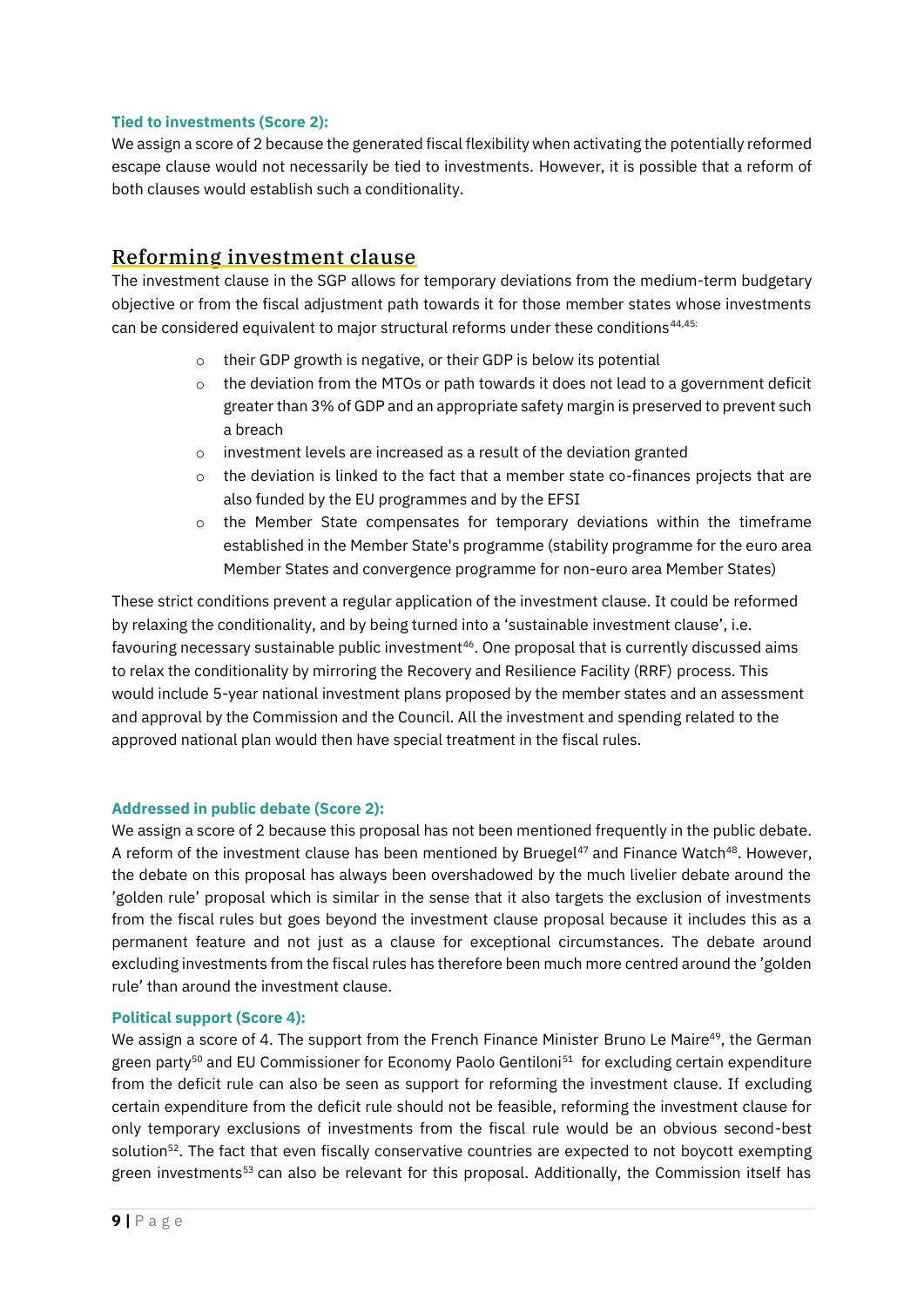acknowledged that the current design of the investment clause does not give Member States the required flexibility<sup>54</sup>. Furthermore, the conclusions from the upcoming economic governance review are expected to give momentum to this proposal $55$ .

#### **Extent of consensus needed (Score 3):**

We assign a score of 3. As with the reform of the escape clauses, any change or specification of the conditions for the application of the investment clause requires an amendment of the corrective arm of the SGP which the investment clause is a part of. Therefore, this reform requires an OLP, which requires a simple majority in the EP and a qualified majority in the Ecofin Council.

#### **Administrative hurdles (Score 4):**

We assign a score of 4. Besides the legislative process, the investment clause is already put into place and does not necessarily require any additional changes in governance structures in terms of implementation or surveillance. On the contrary, as part of relaxing its conditionality, Member States would be able to circumvent the necessity of just being able to invest in projects that are part of an EU programme or the EFSI which would allow for more flexibility as well.

As for a "sustainable investment clause", the changes to be made would be the same but require broad definition of necessary sustainable investment and may require some safeguards to prevent abuse of such an investment clause which could be included into the European Semester $56,57$ .

#### **Additional fiscal capacity (Score 3):**

We assign a score of 3. On the one hand, the investment clause could be reformed in a way that it allows for many large-scale investments. On the other hand, it would still be a clause that would have to be activated and would not mean a permanent exclusion of investments from the fiscal rules.

#### **Tied to green/social (Score 4):**

We assign a score of 4. While it is heavily dependent on how the investment clause would be reformed, we expect green and social purposes to be central to a reform.

#### **Tied to investments (Score 5):**

We assign a score of 5 because it is inherent in this proposal that fiscal flexibility is only generated for investments.

# <span id="page-9-0"></span>Replacing debt rule with national medium-term debt targets

Only the MTOs of the current EU fiscal framework are country-specific fiscal rules. The deficit and the debt rule are not country-specific and therefore fail to adopt to country-specific circumstances. The debt rule could therefore be replaced by national medium-term debt targets. There are many different proposals for designing these national medium-term debt targets, for instance the setting of national debt targets by each government and an assessment of the compatibility of these targets with EU sustainability standards by Independent Fiscal Institutions (IFI) under consultation of the Commission and the Council<sup>58</sup>.

#### **Addressed in public debate (Score 2):**

We assign a score of 2. The EFB has been the most prominent voice calling for adopting realistic debt targets specific to the EU's national economies<sup>59</sup>. Besides that, there has been no intense debate.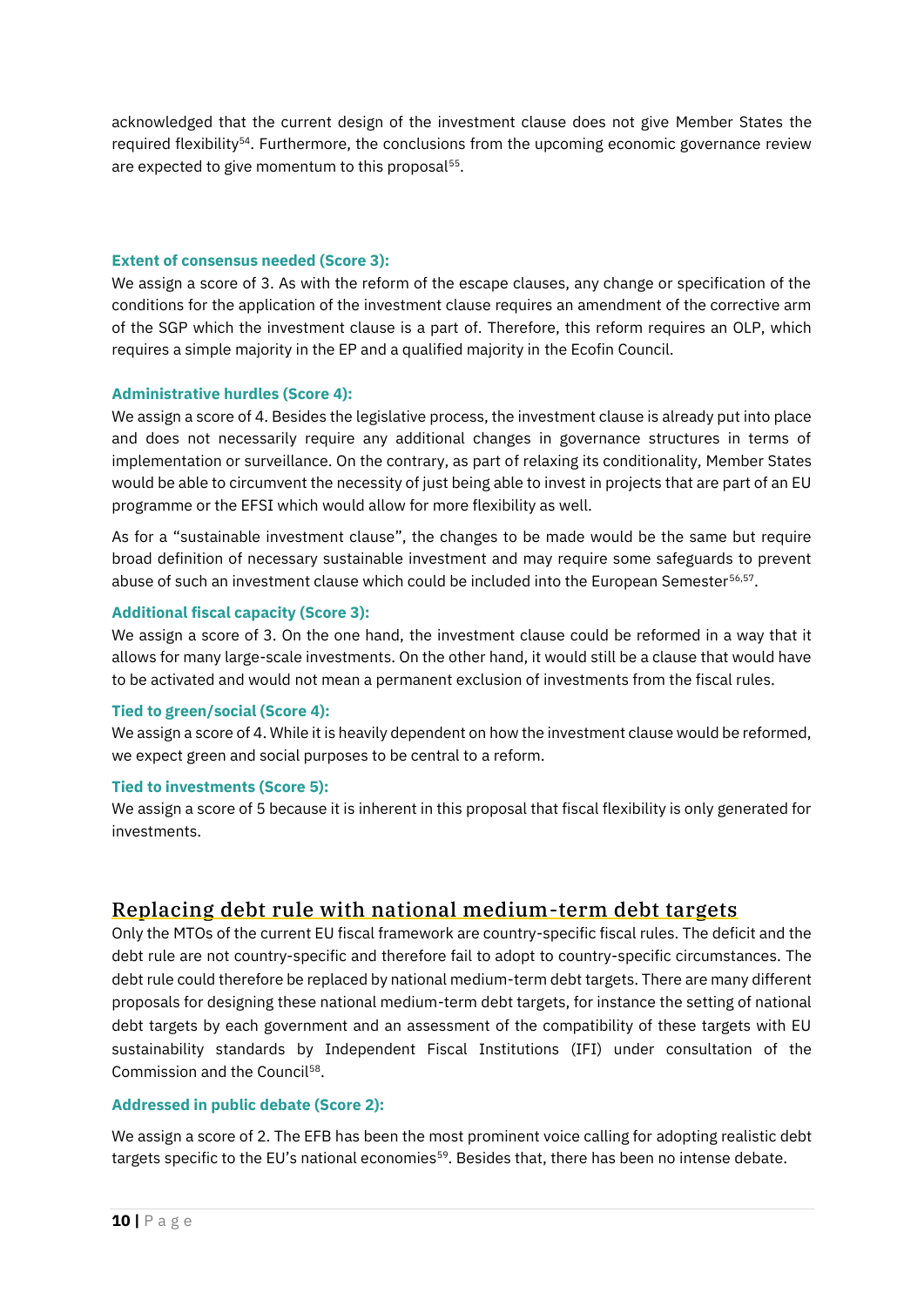#### **Political support (Score 2):**

We assign a score of 2. While Valdis Dombrovskis, the Executive Vice President of the European Commission, has stated his support for "a debt reduction path that is realistic for all Member States"<sup>60</sup>. While Member States with high debt levels will most likely support this reform, fiscally conservative governments are likely to block it, as it would require abolishing the debt (and deficit) rule.

#### **Extent of consensus needed (Score 2):**

We assign a score of 2 because this proposal would require amending the uniform numerical threshold for the debt (60% of GDP) and the deficit (3% of GDP) rule, which are set out in Protocol 12 annexed to the TFEU. However, the authors of the reform proposals note that "the reforms we propose are substantial but compatible with the essential provisions of the European Treaties".

In addition, the value for public debt which is mentioned in Article 126 would need to be interpreted as country-specific rather than uniform. Ultimately, this would require amending Protocol 12. Amending protocol 12, annexed to the TFEU, requires unanimous agreement in the Council of the EU as part of a SLP.

#### **Administrative hurdles (Score 2):**

We assign a score of 2 for this proposal, as it not only requires a change to primary EU legislation but also a redefinition of responsibilities of IFIs and the EFB. Such a decentralization would require strengthened national IFIs that also have audit and surveillance capacities to assess sustainability of public finances. However, a universal definition as well as a common methodology for assessing sustainability would need to come from the EFB.

For effective enforcement, the introduction of an 'adjustment account' is recommended by the authors to keep memory of past spending and contain or permit future spending overruns in each Member States<sup>61</sup>.

#### **Additional fiscal capacity (Score 4):**

We assign a score of 4. While the actual generated fiscal capacity depends on how strict the national medium-term debt targets would be, the abolishment of the uniform values of the debt (and deficit) rule inherent to this proposal can potentially generate large fiscal flexibility.

#### **Tied to green/social (Score 1):**

We assign a score of 1 because the fiscal flexibility generated by this proposal results from the abolishing of previous rules but would not be tied to green or social purposes.

#### **Tied to investments (Score 1):**

We assign a score of 1 because the fiscal flexibility generated by this proposal results from the abolishing of previous rules but would not be tied to investments.

# <span id="page-10-0"></span>Replacing fiscal rules with fiscal standards

The current EU fiscal framework relies on numerical targets for both the government deficit and the government debt. This focus on a quantitative assessment of fiscal policy neglects a qualitative assessment. This could be overcome by abolishing certain numerical targets and replacing them with fiscal standards. Several proposals have been made that can be classified in this category, for instance integrating the quality of spending into stability and convergence programme and draft budgetary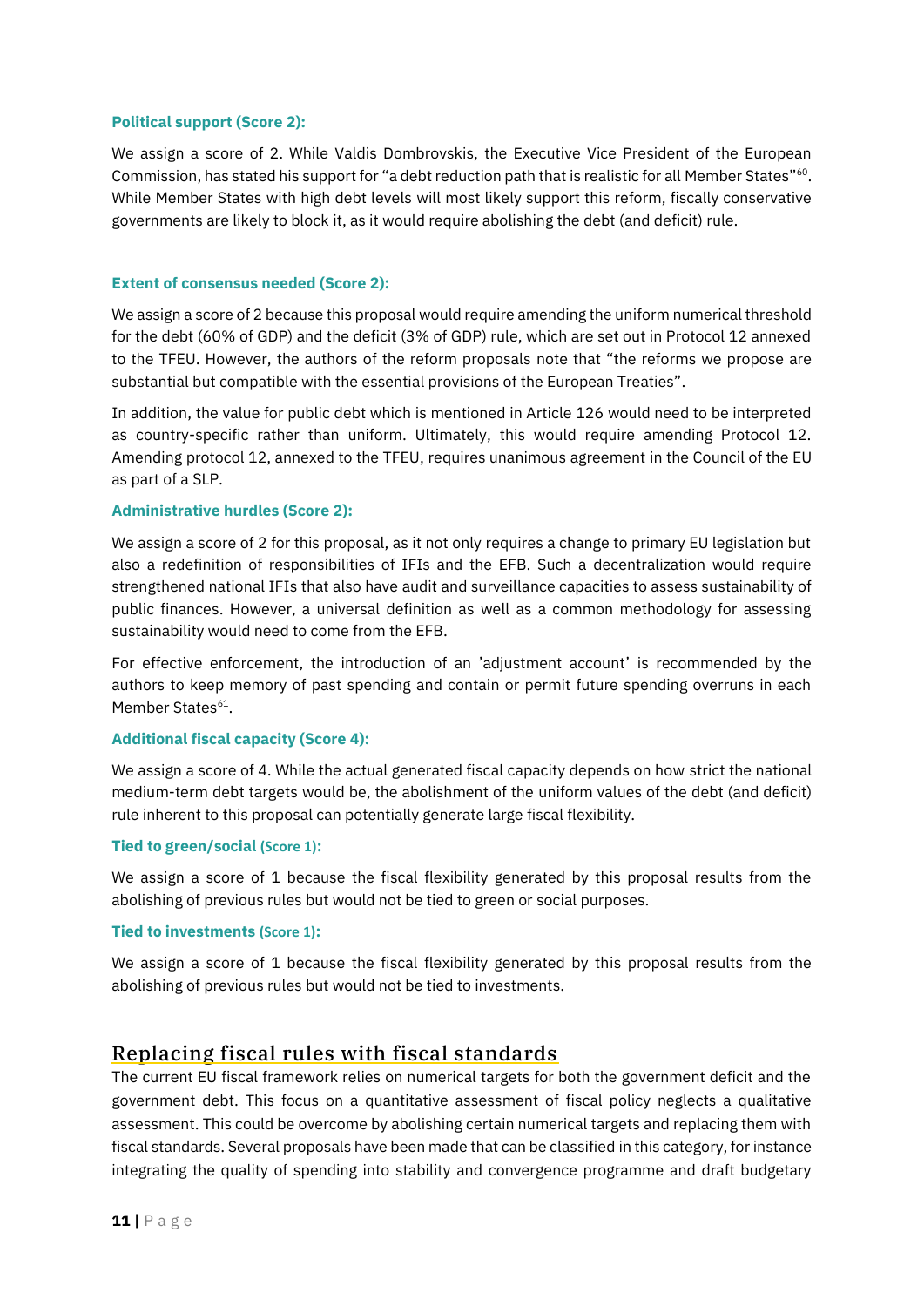plans, taking the social dimension of fiscal policy into account and a renewed Macroeconomic Imbalances Procedure (MIP)<sup>62</sup>.

#### **Addressed in public debate (Score 4):**

We assign a score of 4 because many proposals have been made that can be classified under this category. Especially the proposal for standard-based fiscal policy by Blanchard, Leandro and Zettelmayer<sup>63</sup> has attracted a lot of attention in the public debate and has been addressed critically by Dezernat Zukunft<sup>64</sup> and Shahin Vallée<sup>65</sup>. Fiscal standards have also been discussed by Finance Watch<sup>66,67</sup>.

#### **Political support (Score 1):**

We assign a score of 1 because this proposal is not considerably supported by meaningful political players and will be opposed by many fiscally conservative Member States that reject abolishing the deficit and debt rule. Moreover, Pascal Donohoe, president of the Eurogroup has ruled out fiscal standards<sup>68</sup>.

#### **Extent of consensus needed (Score 1):**

We assign a score of 1 for this proposal. Replacing fiscal rules with fiscal standards would most likely require amendments in EU primary legislation and thereby unanimity among Member States as part of an Ordinary Revision Procedure. Although Article 126(1) TFEU only obliges Member States to avoid "excessive deficits" and does not contain a precise definition of these deficits, reference is made to (numerical) values. Article 126(2) specifies that, under certain conditions, a Member States shall examine compliance with budgetary discipline if its debt- or deficit-level exceed a certain reference value. This part of the treaty contradicts with the proposed budgetary framework of fiscal standards. In addition, to determine whether fiscal standards are met or not, criteria and procedures need to be enshrined in EU primary or secondary legislation, as well as national changes in national laws to be consistent with EU legislation.

Changing the indicators within the Macroeconomic Imbalance Procedure (MIP) would require an OLP. The MIP is part of the SGP and was implemented as part of the Sixpack reform in 2011. The proposal for reform would have to come from the Commission, followed by co-decision between the EP and the Ecofin Council.

#### **Administrative hurdles (Score 3):**

We assign a score of 3. Shifting towards a qualitative framework entails major changes in governmental structures and calculation methods, which could, however, build up on existing methods and processes. For fiscal standards, there is the need to determine debt sustainability via Debt Sustainability Analysis (DSA) which is already widely practised by, among others, the EC, the ESM and the IMF. DSAs are currently produced by the EC for Member States requesting ESM financial assistance, which also lead the EC to produce an extensive annual Debt Sustainability Monitor<sup>69</sup>. However, an adjudicator would play an important role in a standard-based fiscal policy that is based on a qualitative framework. The authors of this proposals argue that national independent fiscal institutions, the European Commission or the EFB could be primarily responsible for fiscal surveillance. Hence, they would initially determine the compliance with the fiscal standards. In a second stance, it could either be the Council of the European Union or the European Court of Justice that is responsible for final adjudication<sup>70</sup>. In any case, there might be the risk of a legitimacy problem when expert bodies decide whether standards are met. This might also be fuelled by the discretion that these bodies can exercise.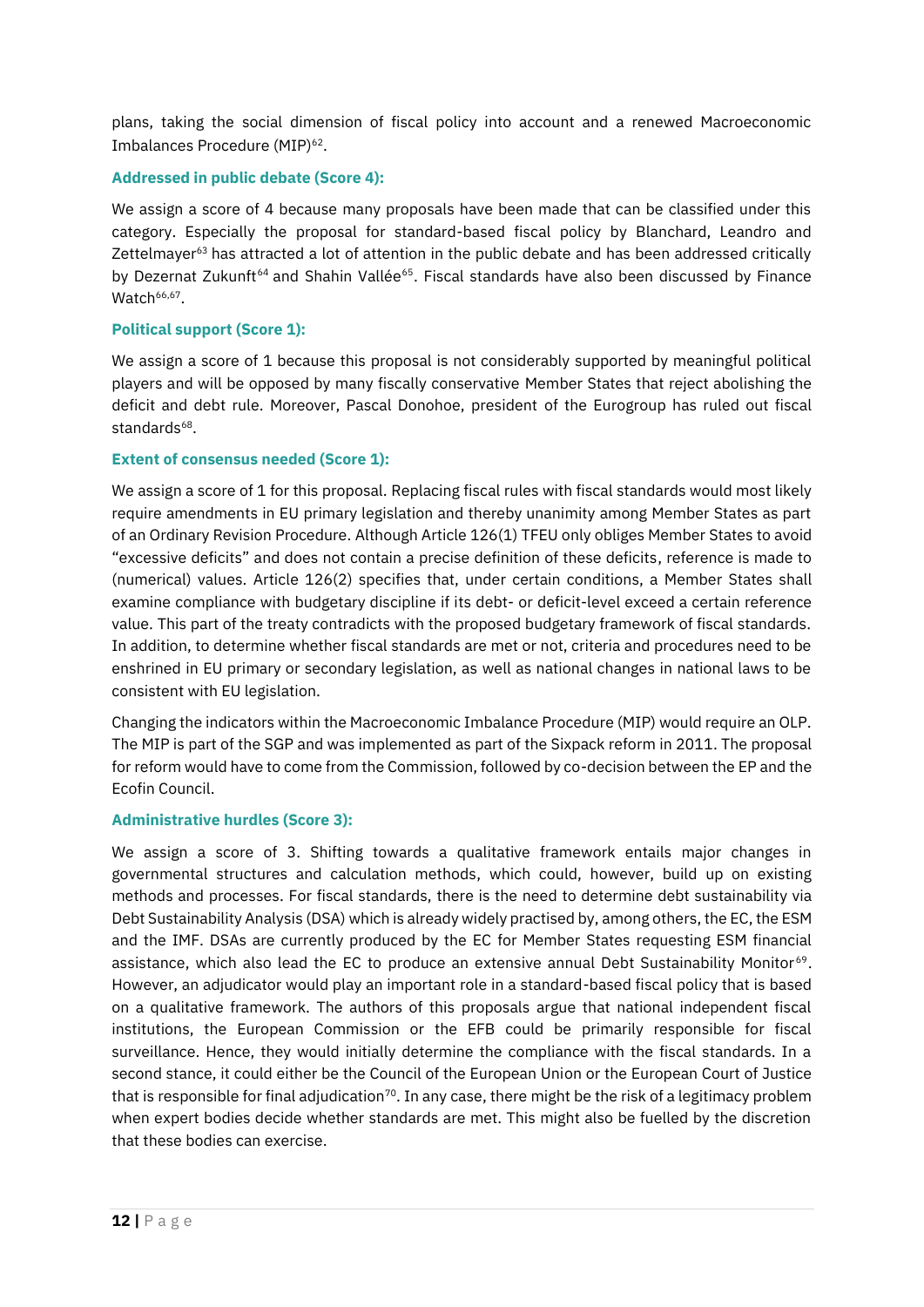Proponents of the proposal to amend the MIP point to the need to adjust the indicators used. This would require the development of a different framework for indicators that factor in the progress towards climate neutrality and should reflect the interaction with monetary policy. A different format to enforce compliance with broader macroeconomic and macro-financial standards should be established. These changes need to be enshrined in secondary legislation. Therefore, an OLP is required.

#### **Additional fiscal capacity (Score 4):**

We assign a score of 4 because the abolishment of the deficit and debt rule would generate a lot of fiscal flexibility, only some of which would be constrained by the new fiscal standards.

#### **Tied to green/social (Score 4):**

We assign a score of 4 because the reasoning behind fiscal standards is exactly to not just look at the numbers of fiscal performance but also the purpose behind it. This makes it very likely that the generated fiscal flexibility within a fiscal standards framework would be tied to green or social purposes.

#### **Tied to investments (Score 4):**

We assign a score of 4 because the reasoning behind qualitative fiscal standards is exactly to not just look at the numbers of fiscal performance but also the purpose behind it. This makes it very likely that the generated fiscal flexibility within a fiscal standards framework would be tied to investments.

### <span id="page-12-0"></span>Expenditure rule

The expenditure rule would serve as a main operational target which leads to an appropriate mediumterm public debt level target. This rule would not prohibit but constrain new government priorities on spending and revenues. As such, nominal expenditures should not grow faster than medium-term nominal output. They should grow slower in countries with excessive debt levels<sup>71</sup>. The main benefit of an expenditure rule is that it can be designed countercyclical, allowing for deficits in recessions, and limiting expenditures to below revenues in booms. An expenditure rule could limit the increase in non-cyclical non-investment (nominal) government expenditure according to the growth rate of potential GDP and debt ratio or debt reduction targets<sup>72</sup>. This would generate more fiscal flexibility for public investments. However, depending on the design of the expenditure rule, public spending (acquisition of goods and provision of services) could also be given more space.

#### **Addressed in public debate (Score 3):**

We assign a score of 3. An expenditure rule has been called for by the EFB<sup>73</sup>, EESC<sup>74</sup>, the IMK<sup>75</sup> and in an article by staff from the European Commission but has not been in the centre of the public debate.

#### **Political support (Score 3):**

We assign a score of 3. The previously mentioned (in the investment clause proposal and the proposal for excluding certain expenditures from the deficit rule) support from the French Finance Minister Brune Le Maire<sup>76</sup>, the German green party<sup>77</sup> and EU Commissioner for Economy Paolo Gentiloni<sup>78</sup> for excluding certain expenditure from the deficit rule can also be connected to this proposal. Similarly, the fact that even fiscally conservative countries are expected to not boycott exempting green investments<sup>79</sup> can be relevant for this proposal. And additionally, even fiscal conservatives like Lars Feld have come up with an expenditure-rule-based proposal<sup>80</sup>.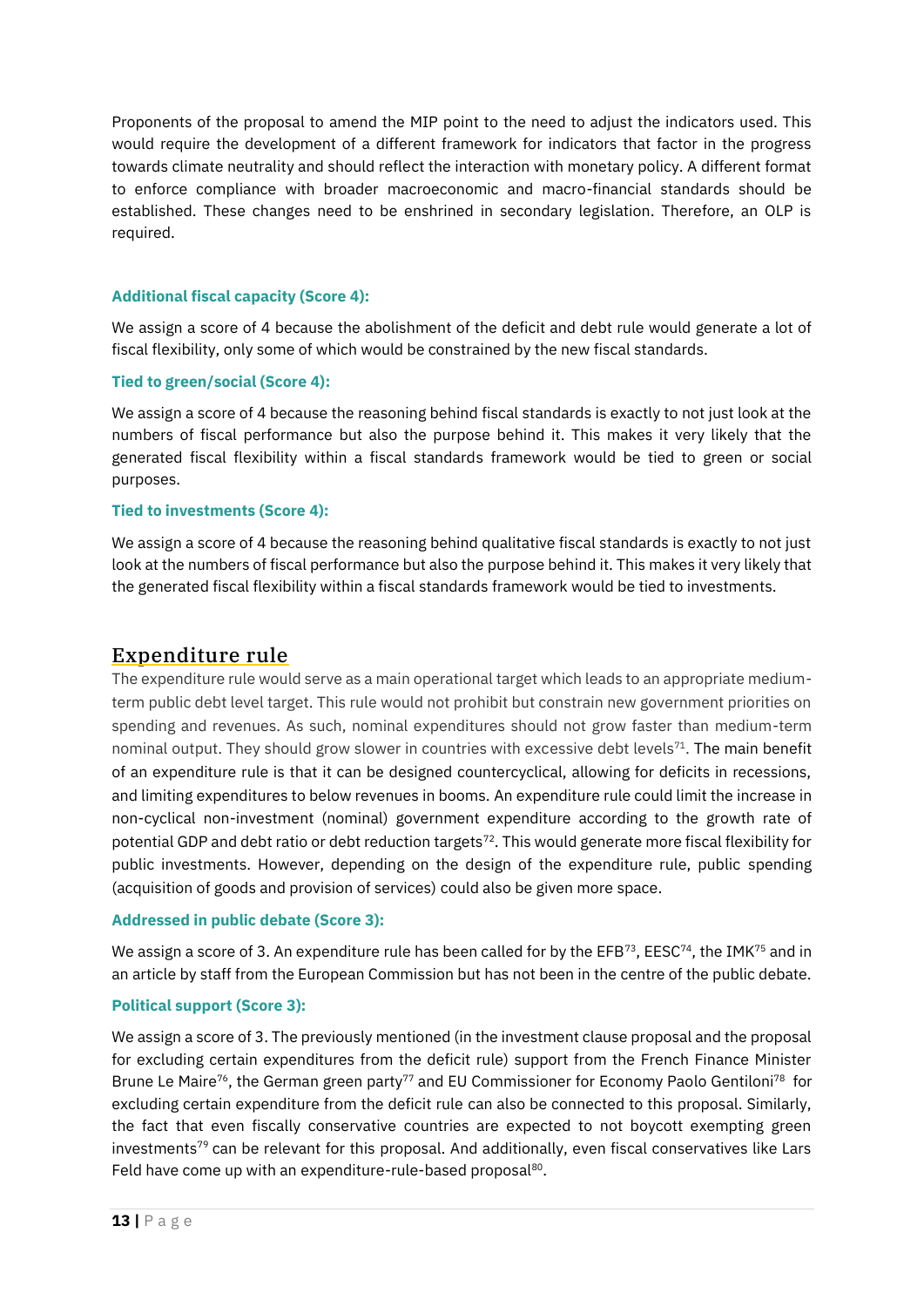#### **Extent of consensus needed (Score 2):**

We assign a score of 2 for this proposal. The necessary legal changes depend on the concrete implementation of the expenditure rule. Some proposals would require amending Protocol No. 12 to as they would be inconsistent with the 60% target. Also, the value for public debt which is mentioned in Article 126 would need to be interpreted as country-specific rather than uniform for some reform proposals. Ultimately, this would require a SLP.

However, there are also proposals that are in line with the deficit- and debt-rule of the treaty and that would determine country-specific expenditure paths accordingly. These proposals would only require changes in the preventive and corrective arm of the SGP. In particular, the MTOs and the Excessive Deficit Procedure would both have to be adjusted so they are determined by the country specific expenditure paths instead of the structural deficits of Member States <sup>81</sup>. In this case, it still requires unanimity in the Council since it also affects the corrective arm of the SGP.

#### **Administrative Hurdles (Score 3):**

We assign a score of 3 for this proposal. There is the need to provide a common methodology (proposed in IMK paper) and monitoring (as well as the institution responsible for surveillance), definition of non-cyclical non-investment (nominal) government expenditures, exemptions for expenditure rule during severe economic downturns decided by a majority vote in the Eurogroup and the introduction incentives instead of sanctions to abide by the expenditure rules (additionally the introduction of a complementary golden rule for public investments as above) $82$ .

#### **Additional fiscal capacity (Score 4):**

We assign a score of 4 because the expenditure rule would only constrain spending and would generate large fiscal capacity for investments.

#### **Tied to green/social (Score 1):**

We assign a score of 1 because an expenditure rule would most likely exclude all types of investments, regardless of its purpose.

#### **Tied to investments (Score 4):**

We assign a score of 4 because only investments would be excluded from the rules but the expenditure rule itself might create some fiscal flexibility which is not necessarily tied to investments.

# <span id="page-13-0"></span>Proposals for circumventing fiscal framework

#### <span id="page-13-1"></span>Increasing EU revenues

Allowing for more deficit and debt is not the only way to generate more fiscal flexibility. Increasing revenues and decreasing harmful expenditures is another way. While doing this on a national level would be a huge lever, analysing specific national circumstances is beyond the scope of this paper. However, revenues can also be increased on an EU level. By collecting more revenues (through increasing the so-called Own Resources Ceiling, the maximum amount of money than can be called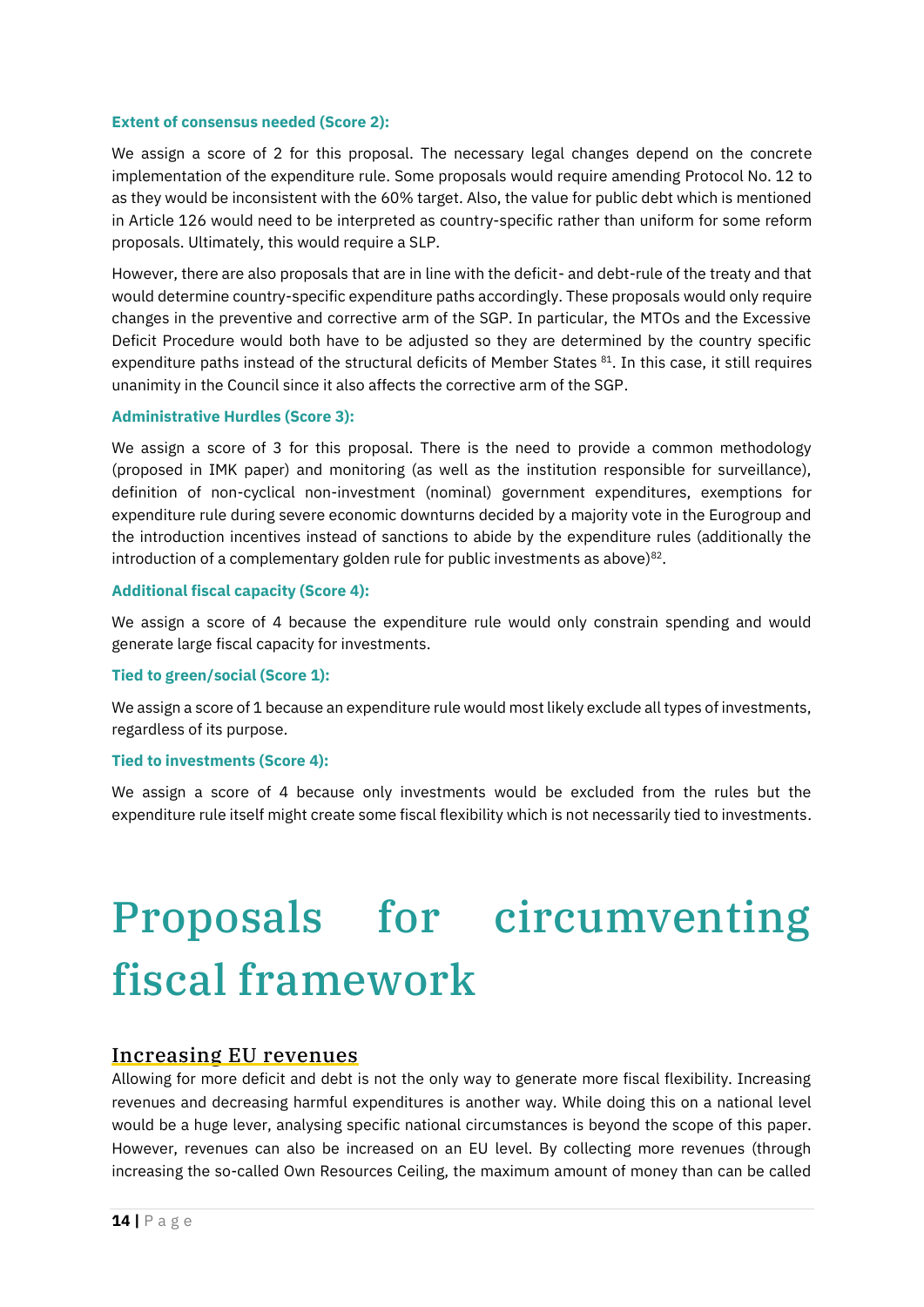from Member States), the EU could increase either the headroom for borrowing on financial markets or the payments-ceiling under the long-term budget (Multiannual Financial Framework). Both could increase fiscal flexibility of Member States, either by borrowing more on financial markets and giving it to Member States or by paying out more from the budget to Member States. Examples for possible own resources that could be collected additionally to custom duties, VAT-contributions, GNIcontributions and national contributions based on non-recycled plastic packaging waste are 83,84:

- o resources from an extension of the Emissions Trading System
- o resources from a carbon border adjustment mechanism
- o resources from a digital tax
- o resources from operations of companies that draw huge benefits from the EU single market
- o resources from a financial transaction tax
- o resources from a new common corporate tax base

#### **Addressed in public debate (Score 2):**

We assign a score of 2. While there is some debate about the implementation of additional taxes or other forms of additional revenues on an EU level, this is often motivated by possible steering effects of the taxes and not by the aim of generating fiscal flexibility in the EU.

#### **Political support (Score 3):**

We assign a score of 3. All political support for a fiscal union should also be valid for increasing EU revenues, as a fiscal union would collect significantly more own resources and would have way higher tax raising powers. Additionally, we expect fewer opposition from Member States to an increase in collected taxes by the EU compared to many other proposals that build on drastic reforms to the EU fiscal framework. However, opposition can be expected from all Member States that oppose a strengthening of competencies of the EU.

#### **Extent of consensus needed (Score 2):**

We assign a score of 2. According to Article 311 of TFEU, the Council can introduce new legislative acts for the creation of additional EU revenues and thereby increasing the EU's own resources by a SLP. In this case, the EP has a consulting role. The Council must take a unanimous decision. Additionally, the decision requires ratification by Member States to enter into force.

The EP must vote with an absolute majority on decisions on the EU budget (the Multiannual Financial Framework), which concerns for example the inclusion of additional categories for EU revenue and therefore raising the Own Resource Ceiling.

#### **Administrative hurdles (Score 3):**

We assign a score of 3 because each legislation would require an elaborate process for creation and approval. The EC would introduce mechanisms to increase the EU's revenues and have to back them with estimates of the additional generated contributions to the budget. Mechanisms currently in discussion include a carbon border tax, levy on non-recycled plastic packaging waste and a digital tax. As of 1 January 2021, a [contribution based on the non-recycled plastic packaging waste](https://ec.europa.eu/info/strategy/eu-budget/long-term-eu-budget/2021-2027/revenue/own-resources/plastics-own-resource_en) was introduced as a new revenue source to the 2021-2027 EU budget. Each of those would require individual legislative acts and additional instances to enforce. All proposals are at some point constrained by the own resource ceiling (currently increased to 2% of GNI due to the Covid recovery) which can be increased by unanimous agreement in the Council, national approval and an absolute majority in the EP when deciding on the MFF 85.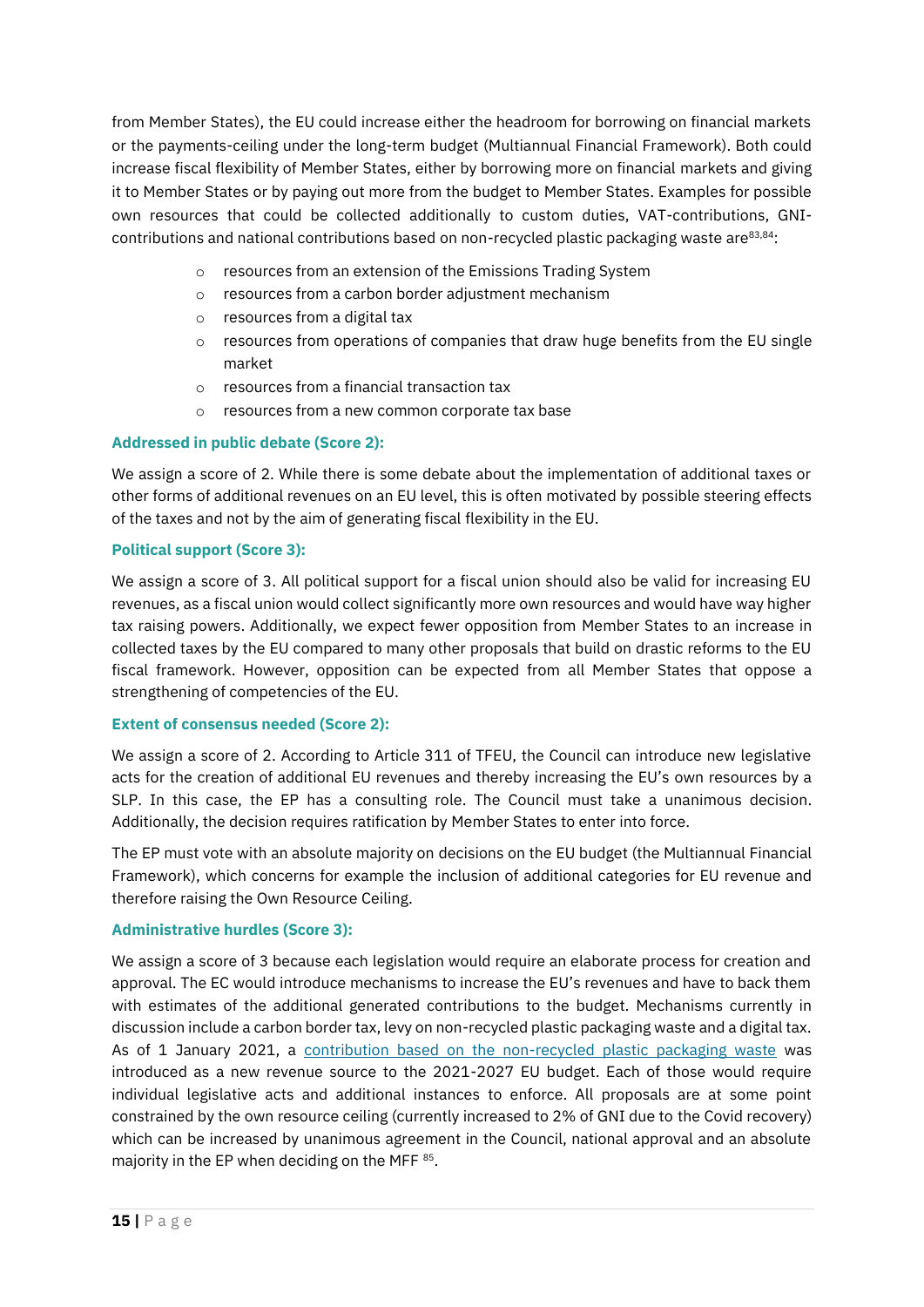#### **Additional fiscal capacity (Score 3):**

We assign a score of 3 because the amount of fiscal capacity generated depends on whether the Own Resources Ceiling would be lifted. While an increase in the EU Own Resources Ceiling would potentially allow the EU to generate large revenues, the collected revenues would remain relatively low if the Own Resources Ceiling won't be increased<sup>86</sup>.

#### **Tied to green/social (Score 3):**

We assign a score of 3 because on the one hand there is no obligation to direct the collected revenues to green or social purposes but on the other hand for most of the taxes, the tax collection itself will have positive effects on these areas as, for example, greenhouse gas emission reductions are encouraged.

#### **Tied to investments (Score 1):**

We assign a score of 1 because there is no obligation to direct the collected revenues to investments.

# <span id="page-15-0"></span>Special purpose vehicle

The current EU fiscal framework could be circumvented by using special purpose vehicles, which are state-owned entities that borrow funds and use these for public investment. To set up such a fund, the government would have to take on debt to provide the special purpose vehicle with financial capital. The special purpose vehicle could then be commissioned with green and social investments. To avoid being subject to the EU fiscal rules, such special purpose vehicles would have to be legally independent. An injection of financial capital from the government into a legally independent nonpublic sector entity would be considered a financial transaction and would therefore not be subject to domestic and EU fiscal rules. In order to not be classified as a public sector entity by Eurostat (see [European System of National and Regional Accounts\)](https://ec.europa.eu/eurostat/web/national-accounts/methodology), the primary income of the special purpose vehicle has to come from the market. However, since many other factors have to be considered, it is not entirely clear how such a fund would be classified before it is set up. Such a special purpose vehicle can not only be set up on a national level but also on a European level by equipping the EIB with more equity from Member States. As the Bank can lend up to two and a half times its subscribed capital, increased equity would mean that the EIB could finance more investments in the Member States.

#### **Addressed in public debate (Score 3):**

We assign a score of 3. In Germany, this proposal is extremely often mentioned as a potential option for circumventing both the EU's and the national fiscal rules in the public debate. It has often been discussed in the German election debate and has been brought up in influential papers by IW and IMK $87$  and by Dezernat Zukunft $88$ . It is additionally supported by the majority of Germany's most influential economists<sup>89</sup>. However, it attracts much less attention in the debate on EU level.

#### **Political support (Score 4):**

We assign a score of 4 because there is a strong momentum for this proposal in Germany which is the most powerful player in the EU. The idea of special purpose vehicles is supported by the German Green Party<sup>90</sup>, by the Federation of German Industries (BDI)<sup>91</sup> and CDU/CSU as well as FDP are also expected to be open to this as they want to reduce taxes and increase investment without reforming the fiscal rules<sup>92,93</sup>. And similar to previous proposals, the fact that even frugal countries are expected to not boycott exempting green investments<sup>94</sup> indicates important political support for this proposal.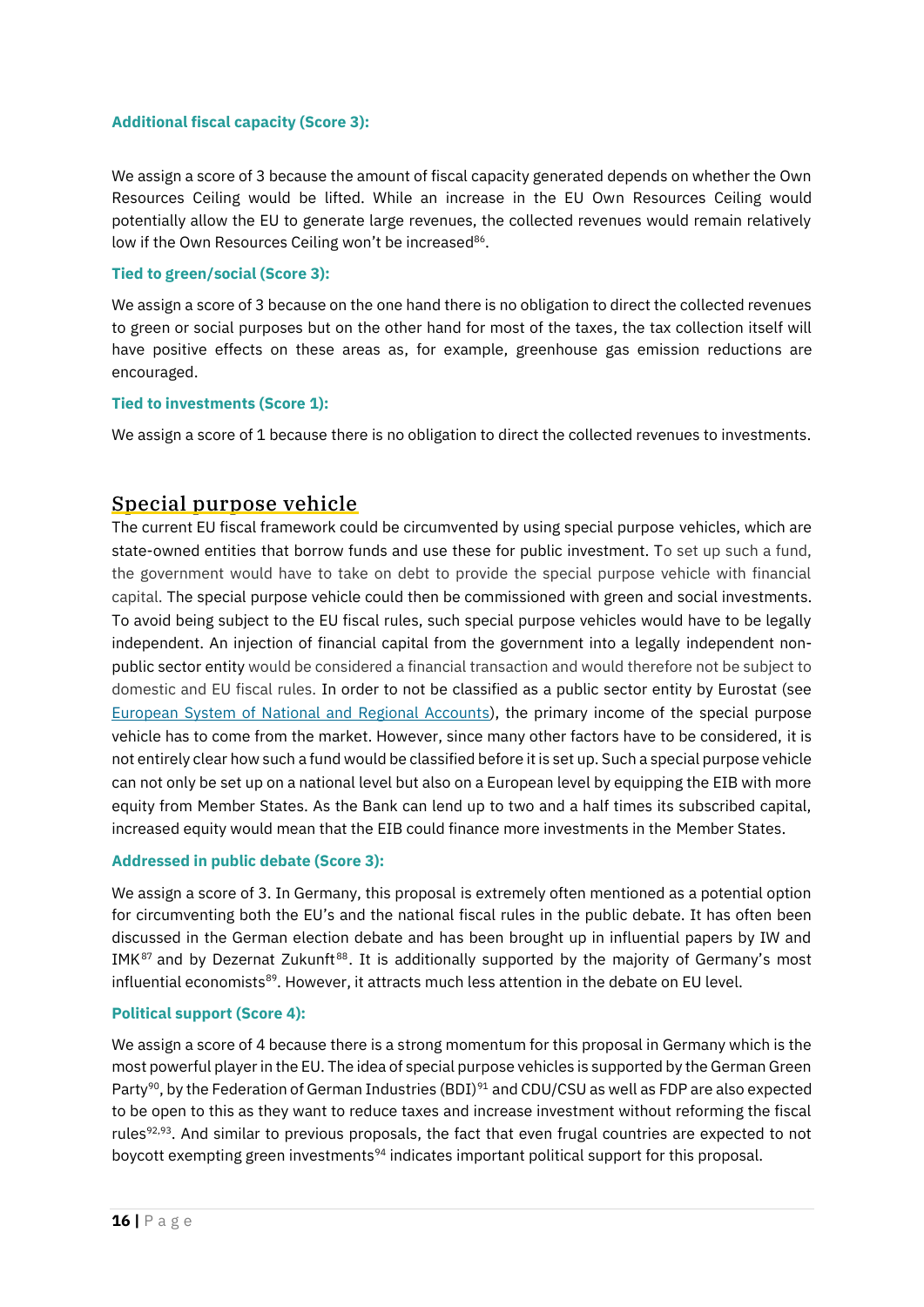#### **Extent of consensus needed (Score 4):**

We assign a score of 4 because setting up national investment funds is in the scope of Member States. Establishing a legally independent investment fund is a governmental decision.

#### **Administrative Hurdles (Score 3):**

We assign a score of 3. On the one hand, a special purpose vehicle could be arranged within the existing framework and would need no adjustment to the fiscal rules. On the other hand, setting up a special purpose vehicle in a way that it is legally independent from the member state is a very complex process. The classification of the vehicle as a public or private entity is done by Eurostat<sup>95</sup>. In order to avoid being classified as a public entity, the special purpose vehicle would, among other conditions, have to generate its primary income from the market.

#### **Additional fiscal capacity (Score 4):**

We assign a score of 4. By allowing for large-scale investments that are not counted towards the national and EU fiscal rules, special purpose vehicles would generate large fiscal capacity. The IMK estimated that a national investment fund would allow for €222 billion of additional investments between 2023 and 2030 in Germany if both national and EU fiscal rules are to be circumvented or revised<sup>96</sup>. We do not assign a score of 5 because the fiscal capacity would mainly be generated through loans and not through grants.

#### **Tied to green/social (Score 2):**

We assign a score of 2. It is very likely that the special purpose such a vehicle would be designed for, is a green and/or social one. However, two decisive weaknesses justify a rather low score. First, such a vehicle would invest in fixed assets, but a green transition would also require a lot of subsidies, for instance for building renovations or energy prices. Second, the lack of democratic control due to the autonomous nature of such a vehicle carries the risk that the funds will be used for a different purpose.

#### **Tied to investments (Score 5):**

We assign a score of 5 because it is inherent in this proposal that fiscal flexibility is only generated for investments.

# <span id="page-16-0"></span>Making NGEU permanent

Using the already existing recovery fund "Next Generation EU" (NGEU), the EU could set up a permanent fund for increasing the fiscal capacity of the Member States. Such a fund could provide Member States with financial resources and thereby increase their fiscal flexibility. The NGEU's Recovery and Resilience Facility (RRF) could form the basis for a such a long-term fund. This could be enabled by the natural disaster clause, through which the Council "may grant Union financial assistance to the Member States concerned" as a response to "natural disasters or exceptional occurrences beyond the Member States' control" (see [TFEU,](https://eur-lex.europa.eu/legal-content/EN/TXT/PDF/?uri=CELEX:12012E/TXT) Article 122).

#### **Addressed in public debate (Score 4):**

We assign a score of 4 because this proposal has been addressed frequently in the public debate. Ignazio Visco, governor of the bank of Italy, has called for making the recovery fund a permanent instrument <sup>97</sup>. Similarly, both the EESC<sup>98</sup> and the EFB<sup>99</sup> support making the NGEU permanent. The recent paper on a fiscal union by Shahin Vallée from the German Council on Foreign Relations also touches upon permanent funds<sup>100</sup>.

#### **Political support (Score 3):**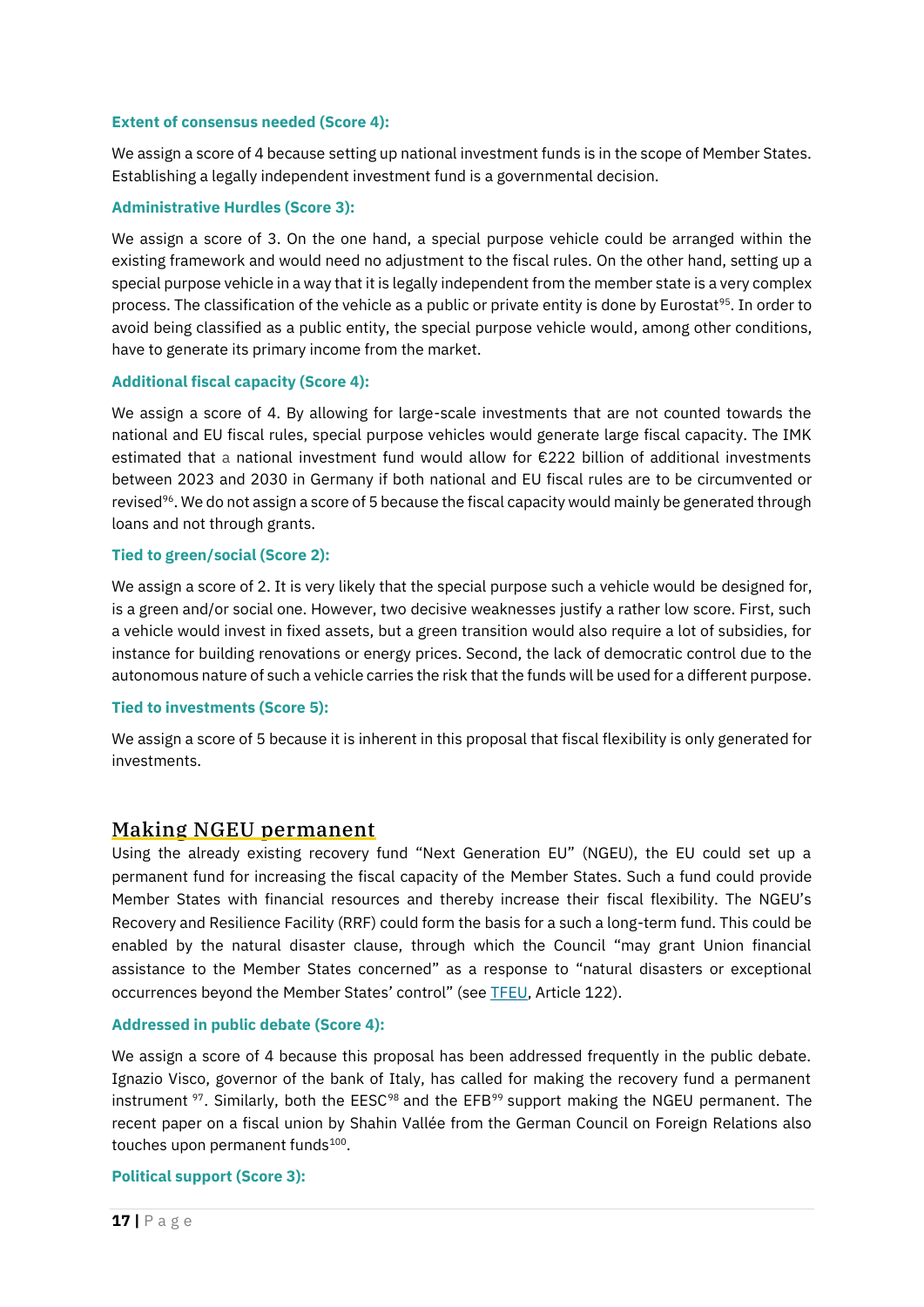We assign a score of 3. While many Member States and especially the German CDU/CSU strongly oppose a permanent EU fund<sup>101</sup>, German SPD chancellor candidate Olaf Scholz advocated for using the recovery fund as a first step towards a European fiscal union<sup>102</sup>, the French government wants to put forward a proposal for a 10-year investment plan when it takes over the EU presidency early in  $2022^{103}$  and Christine Lagarde also supports making the NGEU permanent<sup>104</sup>.

#### **Extent of consensus needed (Score 2):**

We assign a score of 2. It is not clear if a permanent NGEU would require a treaty change because there is no particular law in the treaty that would have to be changed and both article 310 and 323 of the TFEU state, that the EU, through the EC, is empowered to borrow from financial markets under certain circumstances. However, as it was with NGEU, making it permanent would require unanimous agreement among Member States. Additionally, every seven years, it has to be integrated into the EU budget, the multiannual monetary framework (MFF), for which it requires unanimous agreement in the Council as well as an absolute majority in the  $EP^{105}$ .

As for the natural disaster clause, Union financial assistance to a Member States in difficulty (or setting up instruments to do so) has to be granted by the Council.

#### **Administrative hurdles (Score 5):**

We assign a score of 5 because the framework for a permanent and common debt financed fund has already been established with the NGEU. Thus, this reform proposal does not require any particularly new mechanism or institutions that have to be elaborated. Because of the common debt instrument, the implementation of a permanent NGEU has to go through a treaty reform. For this, an Ordinary Revision Procedure is need after either the EP, EC or a Member States come forward with a proposal to amend the treaty. Furthermore, the NGEU has to be implemented into future MMFs which also requires raising the own resource ceiling. Regarding debt management and monitoring of national funding plans, there are already existing instances inside the EC (e.g. RECOVER for monitoring) which could be built upon.

As for the natural disaster clause, the EC has to point out 'natural disasters or exceptional occurrences beyond the Member States' control' and define conditions which it proposes to the Council to grant Union fiscal assistance. The justification to activate the clause would be difficult because conditions are so vague and do not specify if severe economic downturn or the immediate and coming consequences of global warming fall under these conditions. Furthermore, "it is not suitable as legal basis for instruments that would address permanent challenges faced by a Member States." 106,107,108, 109

#### **Additional fiscal capacity (Score 4):**

We assign a score of 4 because the current NGEU already gives the Member States considerable fiscal capacity and could potentially be extended in its scope in the future.

#### **Tied to green/social (Score 4):**

We assign a score of 4 because the NGEU is mainly tied to green or social purposes.

#### **Tied to investments (Score 4):**

We assign a score of 4 because the NGEU is mainly tied to investments.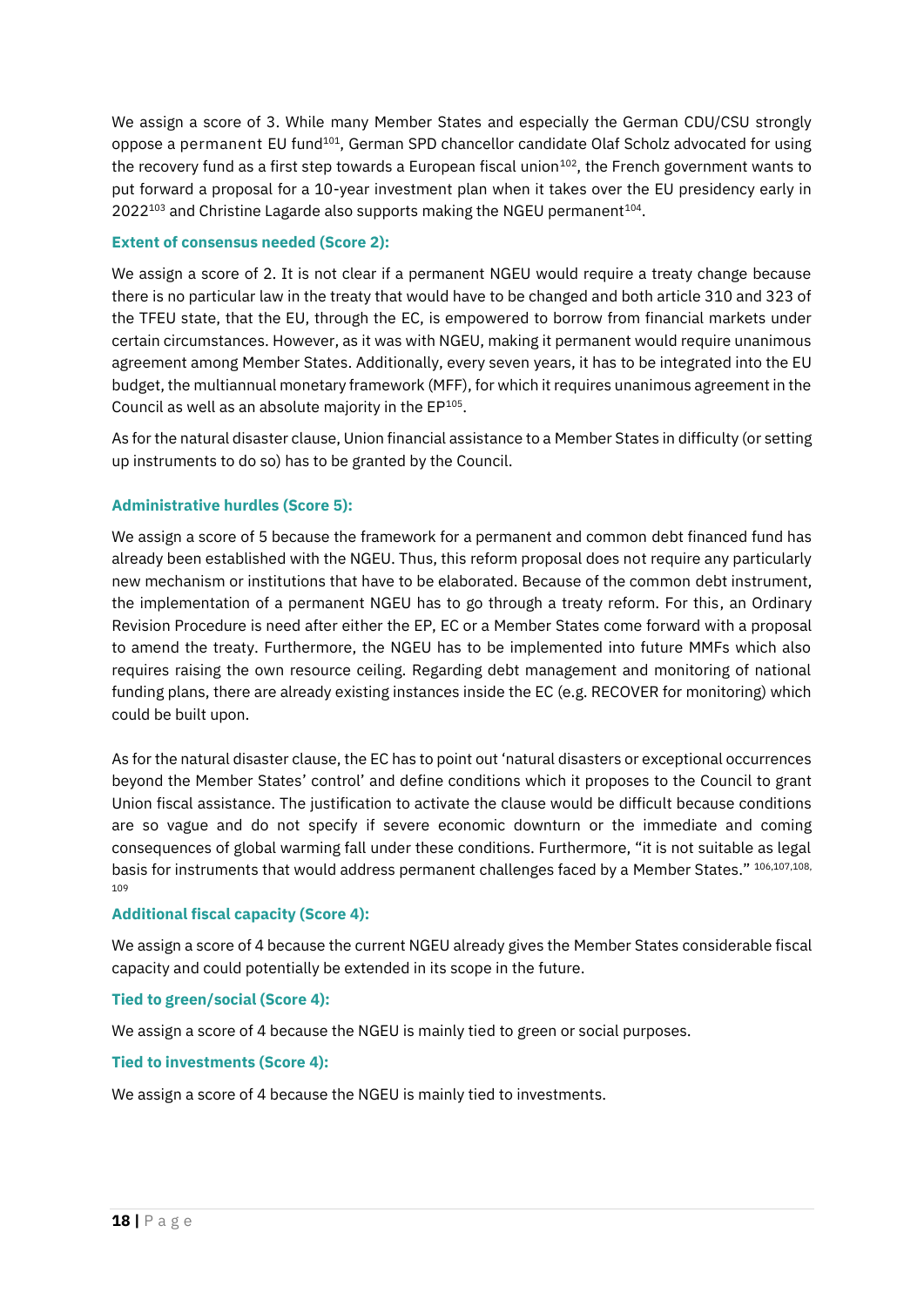# <span id="page-18-0"></span>Technical amendments

# <span id="page-18-1"></span>Changing output gap calculation

Even with the entire EU fiscal framework remaining in place, technical amendments can generate considerable fiscal flexibility. One option would be the amendment of the calculation of the output gap. The output gap is the difference between the estimated potential output and actual output of an economy. The larger the output gap, the bigger the fiscal flexibility allowed for by the current EU fiscal framework. However, since the potential output cannot be observed, it is estimated as the level at which an economy can operate without running above capacity and hence fuelling inflation. The calculation of the output gap has often been criticised for estimating a potential output and hence an output gap that is too low in most cases  $110$ . Since this heavily constrains fiscal flexibility, the calculation of the output gap could be changed. A proposal by Dezernat Zukunft targets an increase of the potential output to a situation of full utilisation of the labour force. Instead of calculating labour market capacity based on arbitrary historic trends, full employment without long-term unemployment, possible working hours adjusted for involuntary part-time employment and increased gender-based participation rates could be used $^{111}$ .

#### **Addressed in public debate (Score 2):**

We assign a score of 2 because input on this proposal from Dezernat Zukunft<sup>112</sup>, Bruegel<sup>113</sup> and Philipp Heimberger<sup>114</sup> has triggered a debate but due to the technical nature of this proposal, it is not broadly covered by the media and has rather remained an expert debate. It is also mostly discussed in Germany.

#### **Political support (Score 3):**

We assign a score of 3. While the technical criticism around the output gap has been rejected by Marco Buti, Head of Cabinet of Commissioner Paolo Gentiloni<sup>115</sup>, there have been calls for improvements in the output gap estimation by the Italian government<sup>116</sup> and by finance ministers of eight Member States already in 2016<sup>117</sup>. More generally speaking, whether agreeing to technical amendments is a lower hurdle for fiscally conservative countries than for other reform proposals, depends on how much fiscal flexibility the exact amendment would generate.

#### **Extent of consensus needed (Score 4):**

We assign a score of 4. There is no formal legislative process needed to introduce a new calculation method. The initiative for an amended methodology can either come from the ECOFIN Council, from the Output Gap Working Group itself or from Member States, like Spain which has asked for a revision in the past (although no revision followed)<sup>118</sup>. An amendment has then to be approved by ECOFIN after it has been agreed on.

#### **Administrative hurdles (Score 4):**

We assign a score of 4 because the processes to achieve these reforms are solely internal and won't require a complete overhaul. No real changes in government structures are needed, solely a revision of the methodology for calculating the output gap which would be an internal process inside the Economic Policy Committee (EPC). More specifically, the output gaps are calculated by the Output Gap Working Group (OPWG) of the EPC. These changes could be introduced as part of the ongoing review and fine-tuning process of the methodology by the OPWG. Prior to changing the methodology, the OPWG could also use estimates that are deemed more realistic for their inputs than those used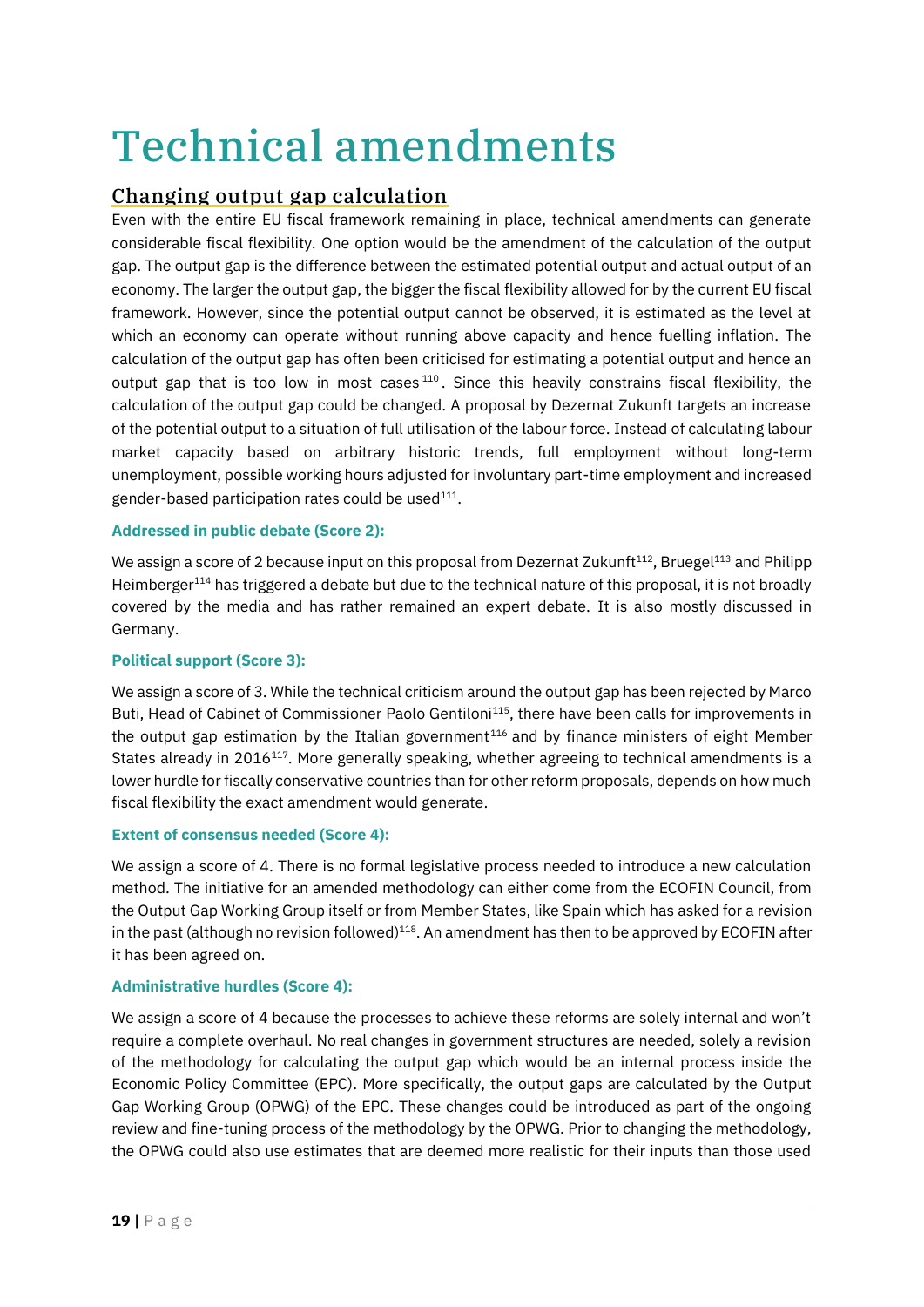currently, for which they can build on the already existing methodology (NAWRU, Participation rate, etc...)<sup>119,120,121</sup>.

#### **Additional fiscal capacity (Score 3):**

We assign a score of 3 because the extent of fiscal flexibility generated depends on national circumstances. The higher the potential output estimated by a revised estimation method, the higher the output gap and the higher the fiscal flexibility. While in countries with high levels of unemployment, the additional fiscal flexibility would be high. In Germany on the other hand, the full utilisation of labour force would increase permitted cyclical deficit by 0.5-0.6 percentage points and effective automatic stabilisers would further increase this by a ratio of 2.4 percentage points $^{122}$ .

#### **Tied to green/social (Score 1):**

We assign a score of 1 because the generated fiscal flexibility by technical amendments is not tied to green or social purposes in any way.

#### **Tied to investments (Score 1):**

We assign a score of 1 because the generated fiscal flexibility by technical amendments is not tied to investments in any way.

<sup>2</sup> Dullien, S. (2021, October 5). EU-FISKALREGELN: SINNVOLLE REFORMEN INNERHALB DES MAASTRICHT-RAHMENS [Comment on the article "EU-FISKALREGELN: SINNVOLLE REFORMEN INNERHALB DES MAASTRICHT-RAHMENS"]. *Institut Für Makroökonomie Und Konjunktur-Forschung (IMK) Der Hans-Böckler-Stiftung*[. https://www.imk-boeckler.de/fpdf/HBS-](https://www.imk-boeckler.de/fpdf/HBS-008145/p_imk_kommentar_5_2021.pdf)

[008145/p\\_imk\\_kommentar\\_5\\_2021.pdf](https://www.imk-boeckler.de/fpdf/HBS-008145/p_imk_kommentar_5_2021.pdf)

<sup>3</sup> Valero, J. (2020, July 2). *EU fiscal watchdog wants to scrap 'unrealistic' 60% debt limit*. Www.Euractiv.Com. Retrieved 11 October 2021, from [https://www.euractiv.com/section/economy](https://www.euractiv.com/section/economy-jobs/news/eu-fiscal-watchdog-wants-to-scrap-60-debt-limit/)[jobs/news/eu-fiscal-watchdog-wants-to-scrap-60-debt-limit/](https://www.euractiv.com/section/economy-jobs/news/eu-fiscal-watchdog-wants-to-scrap-60-debt-limit/)

<sup>4</sup> Committee on Economic and Monetary Affairs (2020). *Report on the review of the macroeconomic legislative framework for a better impact on Europe's real economy and improved transparency of decision-making and democratic accountability (2020/2075(INI)).* Plenary sitting A9-0212/2021. [https://www.europarl.europa.eu/doceo/document/A-9-2021-0212\\_EN.html](https://www.europarl.europa.eu/doceo/document/A-9-2021-0212_EN.html)

<sup>5</sup> [https://www.euractiv.com/section/economic-governance/news/architect-of-eu-fiscal-rules-calls](https://www.euractiv.com/section/economic-governance/news/architect-of-eu-fiscal-rules-calls-for-reform/)[for-reform/](https://www.euractiv.com/section/economic-governance/news/architect-of-eu-fiscal-rules-calls-for-reform/)

<sup>6</sup> Euractiv with Reuters. (2021, March 5). *EU's revised fiscal pact to consider 'golden rule' on investment*. www.Euractiv.com. [https://www.euractiv.com/section/economy-jobs/news/eus](https://www.euractiv.com/section/economy-jobs/news/eus-revised-fiscal-pact-to-consider-golden-rule-on-investment/)[revised-fiscal-pact-to-consider-golden-rule-on-investment/](https://www.euractiv.com/section/economy-jobs/news/eus-revised-fiscal-pact-to-consider-golden-rule-on-investment/)

<sup>7</sup> Suttor-Sorel, L. (2021). *Navigating The Maze - A Finance Watch primer on how to reform European economic governance*. Finance Watch[. https://www.finance-watch.org/publication/navigating-the](https://www.finance-watch.org/publication/navigating-the-maze/)[maze/](https://www.finance-watch.org/publication/navigating-the-maze/)

<sup>8</sup> Heimberger, P. (2020, July 2). *How 'output gap nonsense' endangers Germany's recovery from the Corona crisis*. The Vienna Institute for International Economic Studies. Retrieved 11 October 2021, fro[m https://wiiw.ac.at/how-output-gap-nonsense-endangers-germany-s-recovery-from-the](https://wiiw.ac.at/how-output-gap-nonsense-endangers-germany-s-recovery-from-the-corona-crisis-n-450.html)[corona-crisis-n-450.html](https://wiiw.ac.at/how-output-gap-nonsense-endangers-germany-s-recovery-from-the-corona-crisis-n-450.html)

<sup>9</sup> Bardt, H., Dullien, S., Hüther, M., & Rietzler, K. (2020). *For a sound fiscal policy: Enabling public investment*. IW-Policy Paper, No. 6/2020.

<sup>10</sup> Darvas, Z., & Wolff, G. B. (2021). *A green fiscal pact-climate investment in times of budget consolidation*. Bruegel-Policy Contributions.

<sup>1</sup> Suttor-Sorel, L. (2021). *Navigating The Maze - A Finance Watch primer on how to reform European economic governance*. Finance Watch[. https://www.finance-watch.org/publication/navigating-the](https://www.finance-watch.org/publication/navigating-the-maze/)[maze/](https://www.finance-watch.org/publication/navigating-the-maze/)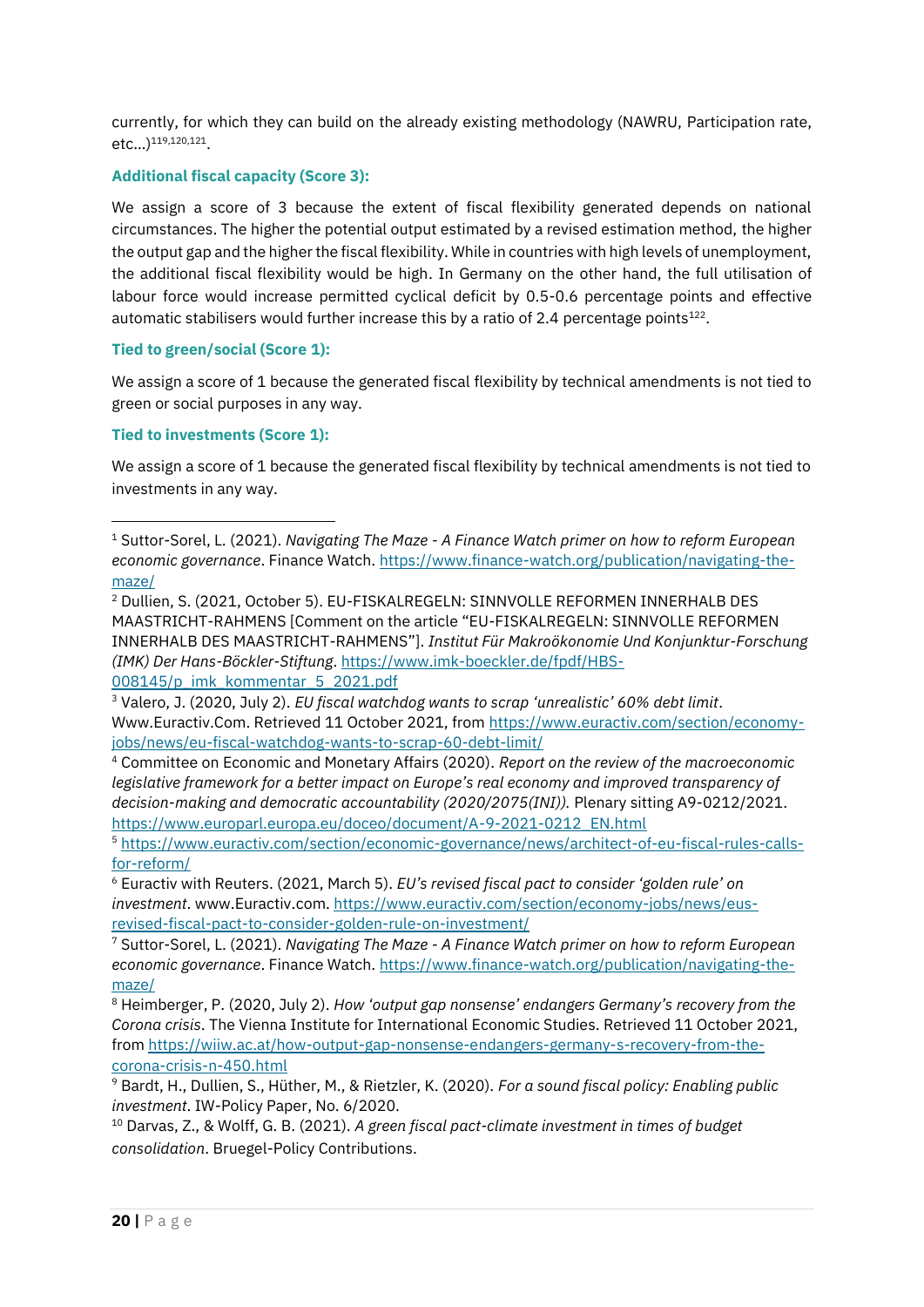<sup>11</sup> EESC opinion (2021) on *Reshaping the EU fiscal framework for a sustainable recovery and a just transition,* ECO/553 – EESC-2021-02454-00-00-APA-TRA.

<sup>12</sup> Zoppè, A. (2019). *The Advisory European Fiscal Board.* Economic Governance Support Unit. <https://www.europarl.europa.eu/committees/en/supporting-analyses/sa-highlights>

<sup>13</sup> Truger, A., Feigl, G. (2020, November). *The Golden Rule of Public Investment: protecting fiscal leeway and public infrastructure in the EU*. The European Trade Union Institute.

[https://www.etui.org/publications/policy-briefs/european-economic-employment-and-social](https://www.etui.org/publications/policy-briefs/european-economic-employment-and-social-policy/the-golden-rule-of-public-investment-protecting-fiscal-leeway-and-public-infrastructure-in-the-e)[policy/the-golden-rule-of-public-investment-protecting-fiscal-leeway-and-public-infrastructure-in](https://www.etui.org/publications/policy-briefs/european-economic-employment-and-social-policy/the-golden-rule-of-public-investment-protecting-fiscal-leeway-and-public-infrastructure-in-the-e)[the-e](https://www.etui.org/publications/policy-briefs/european-economic-employment-and-social-policy/the-golden-rule-of-public-investment-protecting-fiscal-leeway-and-public-infrastructure-in-the-e)

<sup>14</sup> Bofinger, P. (2020, December 14). *Easing the EU fiscal straitjacket*. Social Europe. Retrieved 11 October 2021, from<https://socialeurope.eu/easing-the-eu-fiscal-straitjacket>

<sup>15</sup> Valero, J. (2021b, September 10). *Commission hints at quick fix of fiscal rules in 2022*. Www.Euractiv.Com. Retrieved 11 October 2021, from [https://www.euractiv.com/section/economic](https://www.euractiv.com/section/economic-governance/news/commission-hints-at-quick-fix-of-fiscal-rules-in-2022/)[governance/news/commission-hints-at-quick-fix-of-fiscal-rules-in-2022/](https://www.euractiv.com/section/economic-governance/news/commission-hints-at-quick-fix-of-fiscal-rules-in-2022/)

<sup>16</sup> Bernau, P., & Bollmann, R. (2021, May 23). *Wie halten's die Grünen mit dem Geld, Herr Habeck?* FAZ.NET. Retrieved 11 October 2021, fro[m https://www.faz.net/aktuell/wirtschaft/gruenen-chef](https://www.faz.net/aktuell/wirtschaft/gruenen-chef-im-interview-wie-halten-s-die-gruenen-mit-dem-geld-robert-habeck-17352686.html)[im-interview-wie-halten-s-die-gruenen-mit-dem-geld-robert-habeck-17352686.html](https://www.faz.net/aktuell/wirtschaft/gruenen-chef-im-interview-wie-halten-s-die-gruenen-mit-dem-geld-robert-habeck-17352686.html)

<sup>17</sup> Strupczewski, J., & Nienaber, M. (2021, September 10). *EU ministers want EU budget rules to support investment, realistic debt cuts*. Reuters. Retrieved 20 October 2021, from [https://www.reuters.com/world/europe/eu-ministers-stress-need-eu-budget-rules-support](https://www.reuters.com/world/europe/eu-ministers-stress-need-eu-budget-rules-support-investment-2021-09-10/)[investment-2021-09-10/](https://www.reuters.com/world/europe/eu-ministers-stress-need-eu-budget-rules-support-investment-2021-09-10/)

<sup>18</sup> Eurointelligence Professional Daily Morning Newsbriefing (2021, September 13).

<sup>19</sup> Strupczewski, J., & Nienaber, M. (2021, September 10). *EU ministers want EU budget rules to support investment, realistic debt cuts*. Reuters. Retrieved 20 October 2021, from [https://www.reuters.com/world/europe/eu-ministers-stress-need-eu-budget-rules-support](https://www.reuters.com/world/europe/eu-ministers-stress-need-eu-budget-rules-support-investment-2021-09-10/)[investment-2021-09-10/](https://www.reuters.com/world/europe/eu-ministers-stress-need-eu-budget-rules-support-investment-2021-09-10/)

<sup>20</sup> Euractiv with Reuters. (2021, March 5). *EU's revised fiscal pact to consider 'golden rule' on investment*. www.Euractiv.com. [https://www.euractiv.com/section/economy-jobs/news/eus](https://www.euractiv.com/section/economy-jobs/news/eus-revised-fiscal-pact-to-consider-golden-rule-on-investment/)[revised-fiscal-pact-to-consider-golden-rule-on-investment/](https://www.euractiv.com/section/economy-jobs/news/eus-revised-fiscal-pact-to-consider-golden-rule-on-investment/)

<sup>21</sup> Suttor-Sorel, L. (2021). *Navigating The Maze - A Finance Watch primer on how to reform European economic governance*. Finance Watch[. https://www.finance-watch.org/publication/navigating-the](https://www.finance-watch.org/publication/navigating-the-maze/)[maze/](https://www.finance-watch.org/publication/navigating-the-maze/)

<sup>22</sup> Truger, A., Feigl, G. (2020). *The Golden Rule of Public Investment: protecting fiscal leeway and public infrastructure in the EU*. The European Trade Union Institute.

[https://www.etui.org/publications/policy-briefs/european-economic-employment-and-social](https://www.etui.org/publications/policy-briefs/european-economic-employment-and-social-policy/the-golden-rule-of-public-investment-protecting-fiscal-leeway-and-public-infrastructure-in-the-e)[policy/the-golden-rule-of-public-investment-protecting-fiscal-leeway-and-public-infrastructure-in](https://www.etui.org/publications/policy-briefs/european-economic-employment-and-social-policy/the-golden-rule-of-public-investment-protecting-fiscal-leeway-and-public-infrastructure-in-the-e)[the-e](https://www.etui.org/publications/policy-briefs/european-economic-employment-and-social-policy/the-golden-rule-of-public-investment-protecting-fiscal-leeway-and-public-infrastructure-in-the-e)

<sup>23</sup> Truger, A. (2016*). Reviving fiscal policy in Europe: towards an implementation of the golden rule of public investment*. European Journal of Economics and Economic Policies: Intervention, 13(1), 57- 71.

<sup>24</sup> Sigl-Glöckner, P., Krahé, M., Schneemelcher, P., Schuster, F., Hilbert, V., & Meyer, H. (2021). *A new fiscal policy for Germany*. In Forum New Economy Working Papers (No. 2a).

<sup>25</sup> Sigl-Glöckner, P., Krahé, M., Schneemelcher, P., Schuster, F., Hilbert, V., & Meyer, H. (2021). *A new fiscal policy for Germany*. In Forum New Economy Working Papers (No. 2a).

<sup>26</sup> Gabrisch, H. (2013, August). *Gemeinsame Währung braucht Fiskalunion*. Hans-Böckler-Stiftung. Retrieved 11 October 2021, from [https://www.boeckler.de/de/boeckler-impuls-gemeinsame](https://www.boeckler.de/de/boeckler-impuls-gemeinsame-waehrung-braucht-fiskalunion-7947.htm)[waehrung-braucht-fiskalunion-7947.htm](https://www.boeckler.de/de/boeckler-impuls-gemeinsame-waehrung-braucht-fiskalunion-7947.htm)

<sup>27</sup> Vallée, S. (2021). *DGAP MEMO* (No. 02). Deutsche Gesellschaft für Auswärtige Politik e.V. [https://dgap.org/sites/default/files/article\\_pdfs/210906\\_DGAP-MEMO-BTW21\\_02\\_EN\\_SV.pdf](https://dgap.org/sites/default/files/article_pdfs/210906_DGAP-MEMO-BTW21_02_EN_SV.pdf)

<sup>28</sup> European Fiscal Board. (2020, September). *Annual Report 2020*. EFB.

[https://ec.europa.eu/info/sites/default/files/efb\\_annual\\_report\\_2020\\_en\\_1.pdf](https://ec.europa.eu/info/sites/default/files/efb_annual_report_2020_en_1.pdf)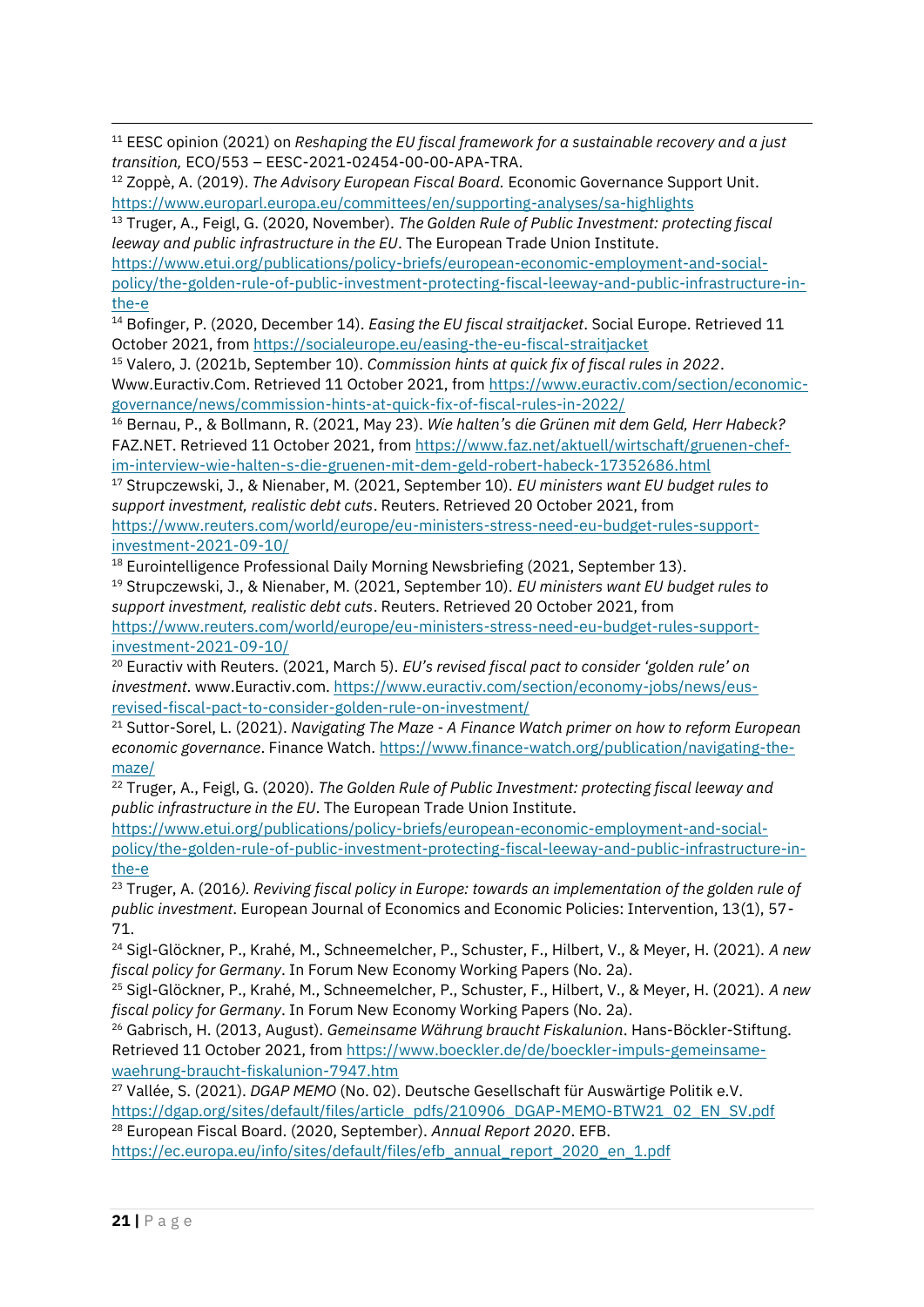<sup>29</sup> Berger, H., Dell'Ariccia, G., & Obstfeld, M. (2018, February 21). *The Euro Area Needs a Fiscal Union*. IMF Blog. Retrieved 11 October 2021, fro[m https://blogs.imf.org/2018/02/21/the-euro-area](https://blogs.imf.org/2018/02/21/the-euro-area-needs-a-fiscal-union/)[needs-a-fiscal-union/](https://blogs.imf.org/2018/02/21/the-euro-area-needs-a-fiscal-union/)

<sup>30</sup> *IMF Managing Director Lagarde: 'In Europe things happen through crisis'*. (n.d.). firmenpresse.de. Retrieved 11 October 2021, from [https://www.firmenpresse.de/pressrelease303156/imf](https://www.firmenpresse.de/pressrelease303156/imf-managing-director-lagarde-in-europe-things-happen-through-crisis.html)[managing-director-lagarde-in-europe-things-happen-through-crisis.html](https://www.firmenpresse.de/pressrelease303156/imf-managing-director-lagarde-in-europe-things-happen-through-crisis.html)

<sup>31</sup> Staff, R. (2020, October 12). *EU moving towards fiscal union with pandemic recovery plan: German FinMin*. Reuters. Retrieved 20 October 2021, from [https://www.reuters.com/article/us-eu-economy](https://www.reuters.com/article/us-eu-economy-germany-idUSKBN26X13H)[germany-idUSKBN26X13H](https://www.reuters.com/article/us-eu-economy-germany-idUSKBN26X13H)

<sup>32</sup> Greive, M. (2020, November 25). *Das Gerede vom Einstieg der Fiskalunion ist eine Gefahr für den Euro*. Handelsblatt. Retrieved 11 October 2021, from

[https://www.handelsblatt.com/meinung/kommentare/kommentar-das-gerede-vom-einstieg-in-die](https://www.handelsblatt.com/meinung/kommentare/kommentar-das-gerede-vom-einstieg-in-die-fiskalunion-gefaehrdet-den-euro/26657200.html?ticket=ST-11684964-KSfZed6tUH9AQ063byrz-ap3)[fiskalunion-gefaehrdet-den-euro/26657200.html?ticket=ST-11684964-KSfZed6tUH9AQ063byrz](https://www.handelsblatt.com/meinung/kommentare/kommentar-das-gerede-vom-einstieg-in-die-fiskalunion-gefaehrdet-den-euro/26657200.html?ticket=ST-11684964-KSfZed6tUH9AQ063byrz-ap3)[ap3](https://www.handelsblatt.com/meinung/kommentare/kommentar-das-gerede-vom-einstieg-in-die-fiskalunion-gefaehrdet-den-euro/26657200.html?ticket=ST-11684964-KSfZed6tUH9AQ063byrz-ap3)

<sup>33</sup> Noyan, O. (2021a, September 13). *Fiscally conservative member states strike back*. Www.Euractiv.Com. Retrieved 11 October 2021, from

[https://www.euractiv.com/section/politics/short\\_news/fiscally-conservative-member-states-strike](https://www.euractiv.com/section/politics/short_news/fiscally-conservative-member-states-strike-back/)[back/](https://www.euractiv.com/section/politics/short_news/fiscally-conservative-member-states-strike-back/)

<sup>34</sup> Leikert, K., Jung, A., & Brinkhaus, S. (2021, May 27). *EU braucht keine Fiskalunion*. CDU/CSU-Fraktion. Retrieved 11 October 2021, from [https://www.cducsu.de/themen/eu-braucht-keine](https://www.cducsu.de/themen/eu-braucht-keine-fiskalunion)[fiskalunion](https://www.cducsu.de/themen/eu-braucht-keine-fiskalunion)

<sup>35</sup> Noyan, O. (2021b, September 22). *Post-election Germany: back to austerity or fit for a fiscal union?* www.Euractiv.com. Retrieved 11 October 2021, from

[https://www.euractiv.com/section/elections/news/post-election-germany-back-to-austerity-or-fit](https://www.euractiv.com/section/elections/news/post-election-germany-back-to-austerity-or-fit-for-a-fiscal-union/)[for-a-fiscal-union/](https://www.euractiv.com/section/elections/news/post-election-germany-back-to-austerity-or-fit-for-a-fiscal-union/)

<sup>36</sup> Duff, A. (2021, July 8). *One money, one polity: the case for fiscal union*. Friends of Europe. Retrieved 11 October 2021, from [https://www.friendsofeurope.org/insights/one-money-one-polity](https://www.friendsofeurope.org/insights/one-money-one-polity-the-case-for-fiscal-union/)[the-case-for-fiscal-union/](https://www.friendsofeurope.org/insights/one-money-one-polity-the-case-for-fiscal-union/)

<sup>37</sup> Consolidated version of the Treaty on the Functioning of the European Union (2016). *Article 20 (ex Article 17 TEC). OJ C 202, 7.6.2016, p. 56–57.*

<sup>38</sup> Bénassy-Quéré, A., Ragot, X., & Wolff, G. (2016). *Quelle union budgétaire pour la zone euro?.* Notes du conseil danalyse economique, (2), 1-12.

<sup>39</sup> [https://www.europarl.europa.eu/RegData/etudes/BRIE/2020/649351/EPRS\\_BRI\(2020\)649351\\_EN.pdf](https://www.europarl.europa.eu/RegData/etudes/BRIE/2020/649351/EPRS_BRI(2020)649351_EN.pdf)

<sup>40</sup> Suttor-Sorel, L. (2021). *Navigating The Maze - A Finance Watch primer on how to reform European economic governance*. Finance Watch[. https://www.finance-watch.org/publication/navigating-the](https://www.finance-watch.org/publication/navigating-the-maze/)[maze/](https://www.finance-watch.org/publication/navigating-the-maze/)

<sup>41</sup> Financial Times Europe Newsletter (2021, July 2).

<sup>42</sup> Financial Times Europe Newsletter (2021, July 2).

<sup>43</sup> Suttor-Sorel, L. (2021). *Navigating The Maze - A Finance Watch primer on how to reform European economic governance*. Finance Watch[. https://www.finance-watch.org/publication/navigating-the](https://www.finance-watch.org/publication/navigating-the-maze/)[maze/](https://www.finance-watch.org/publication/navigating-the-maze/)

<sup>44</sup> Claeys, G. & Bruegel. (2019, December 10). *The European Green Deal needs a reformed fiscal framework*. Bruegel. Retrieved 11 October 2021, from [https://www.bruegel.org/2019/12/the](https://www.bruegel.org/2019/12/the-european-green-deal-needs-a-reformed-fiscal-framework/)[european-green-deal-needs-a-reformed-fiscal-framework/](https://www.bruegel.org/2019/12/the-european-green-deal-needs-a-reformed-fiscal-framework/)

<sup>45</sup> European Council. (2016, September 15). *Encouraging structural reforms and investment: flexibility of the Stability and Growth Pact rules*. Retrieved 11 October 2021, from <https://www.consilium.europa.eu/en/policies/stability-growth-pact-flexibility/>

<sup>46</sup> Suttor-Sorel, L. (2021). *Navigating The Maze - A Finance Watch primer on how to reform European economic governance*. Finance Watch[. https://www.finance-watch.org/publication/navigating-the](https://www.finance-watch.org/publication/navigating-the-maze/)[maze/](https://www.finance-watch.org/publication/navigating-the-maze/)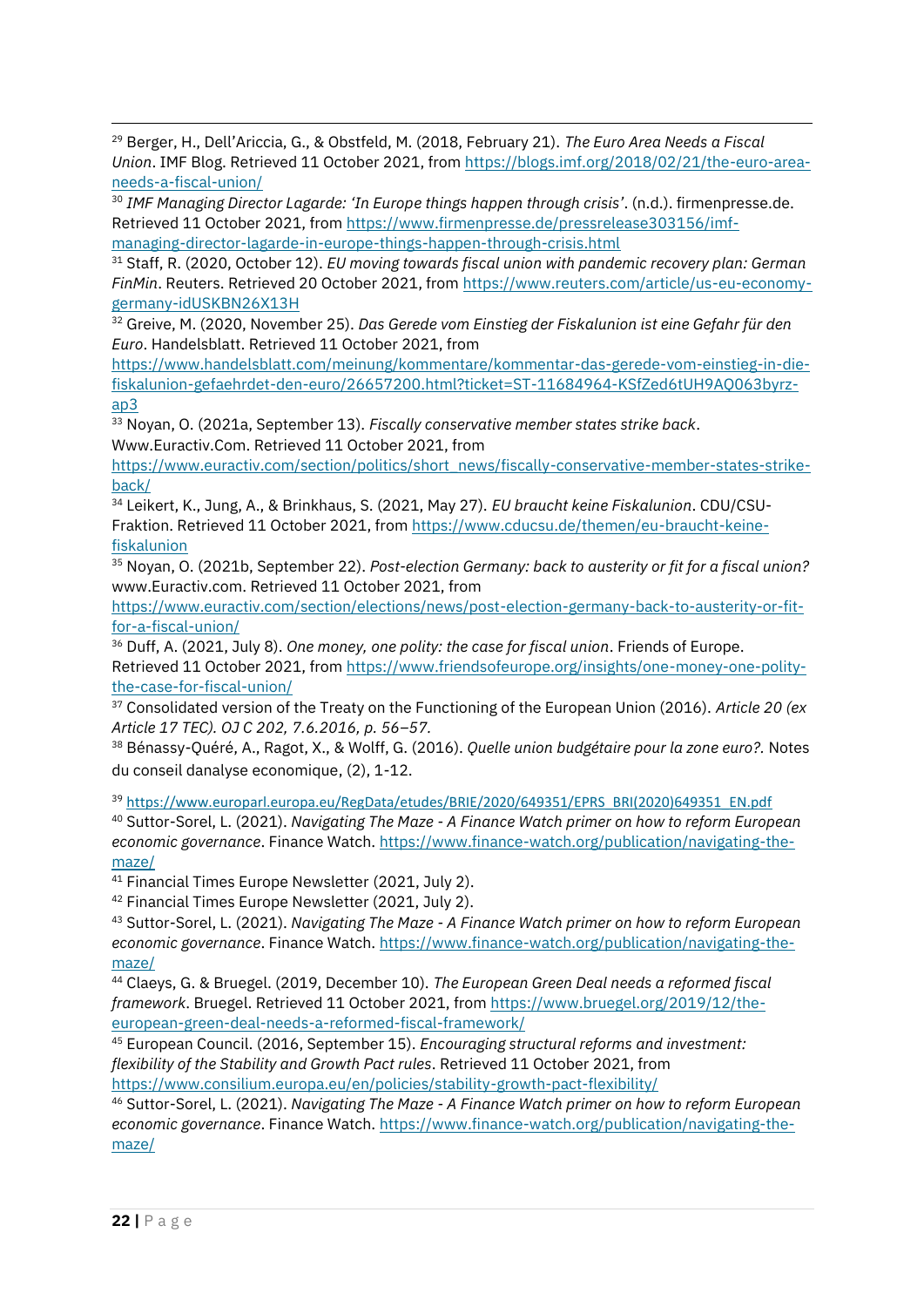<sup>47</sup> Darvas, Z., & Anderson, J. (2020). *New life for an old framework: redesigning the European Union's expenditure and golden fiscal rules*. Economic Governance Support Unit*,* PE 645.733*.* & Claeys, G. & Bruegel. (2019, December 10). *The European Green Deal needs a reformed fiscal framework*. Bruegel. Retrieved 11 October 2021, from [https://www.bruegel.org/2019/12/the-european-green](https://www.bruegel.org/2019/12/the-european-green-deal-needs-a-reformed-fiscal-framework/)[deal-needs-a-reformed-fiscal-framework/](https://www.bruegel.org/2019/12/the-european-green-deal-needs-a-reformed-fiscal-framework/)

<sup>48</sup> Suttor-Sorel, L. (2021). *Navigating The Maze - A Finance Watch primer on how to reform European economic governance*. Finance Watch[. https://www.finance-watch.org/publication/navigating-the](https://www.finance-watch.org/publication/navigating-the-maze/)[maze/](https://www.finance-watch.org/publication/navigating-the-maze/)

<sup>49</sup> Valero, J. (2021b, September 10). *Commission hints at quick fix of fiscal rules in 2022*. Www.Euractiv.Com. Retrieved 11 October 2021, from [https://www.euractiv.com/section/economic](https://www.euractiv.com/section/economic-governance/news/commission-hints-at-quick-fix-of-fiscal-rules-in-2022/)[governance/news/commission-hints-at-quick-fix-of-fiscal-rules-in-2022/](https://www.euractiv.com/section/economic-governance/news/commission-hints-at-quick-fix-of-fiscal-rules-in-2022/)

<sup>50</sup> Bernau, P., & Bollmann, R. (2021, May 23). *Wie halten's die Grünen mit dem Geld, Herr Habeck?* FAZ.NET. Retrieved 11 October 2021, fro[m https://www.faz.net/aktuell/wirtschaft/gruenen-chef](https://www.faz.net/aktuell/wirtschaft/gruenen-chef-im-interview-wie-halten-s-die-gruenen-mit-dem-geld-robert-habeck-17352686.html)[im-interview-wie-halten-s-die-gruenen-mit-dem-geld-robert-habeck-17352686.html](https://www.faz.net/aktuell/wirtschaft/gruenen-chef-im-interview-wie-halten-s-die-gruenen-mit-dem-geld-robert-habeck-17352686.html) <sup>51</sup> Financial Times Europe Newsletter (2021, July 2).

<sup>52</sup> Valero, J. (2021c, September 17). *Bruegel's Darvas: 'We need much higher carbon prices in Europe'*. Www.Euractiv.Com. Retrieved 11 October 2021, from

[https://www.euractiv.com/section/economy-jobs/interview/bruegels-darvas-we-need-much](https://www.euractiv.com/section/economy-jobs/interview/bruegels-darvas-we-need-much-higher-carbon-prices-in-europe/)[higher-carbon-prices-in-europe/](https://www.euractiv.com/section/economy-jobs/interview/bruegels-darvas-we-need-much-higher-carbon-prices-in-europe/)

<sup>53</sup> Eurointelligence Professional Daily Morning Newsbriefing (2021, September 13).

<sup>54</sup> European Commission (2020, May). *COMMUNICATION FROM THE COMMISSION TO THE EUROPEAN*

PARLIAMENT, THE COUNCIL, THE EUROPEAN CENTRAL BANK, THE EUROPEAN ECONOMIC AND *SOCIAL COMMITTEE AND THE COMMITTEE OF THE REGIONS.* COM(2020) 55 final.

<sup>55</sup> Euractiv with Reuters. (2021, March 5). *EU's revised fiscal pact to consider 'golden rule' on investment*. Www.Euractiv.Com[. https://www.euractiv.com/section/economy-jobs/news/eus](https://www.euractiv.com/section/economy-jobs/news/eus-revised-fiscal-pact-to-consider-golden-rule-on-investment/)[revised-fiscal-pact-to-consider-golden-rule-on-investment/](https://www.euractiv.com/section/economy-jobs/news/eus-revised-fiscal-pact-to-consider-golden-rule-on-investment/)

<sup>56</sup> Suttor-Sorel, L. (2021). *Navigating The Maze - A Finance Watch primer on how to reform European economic governance*. Finance Watch[. https://www.finance-watch.org/publication/navigating-the](https://www.finance-watch.org/publication/navigating-the-maze/)[maze/](https://www.finance-watch.org/publication/navigating-the-maze/)

<sup>57</sup> https://www.bruegel.org/2019/12/the-european-green-deal-needs-a-reformed-fiscalframework/

<sup>58</sup> Martin, P., Pisani-Ferry, J., & Ragot, X. (2021, May 26). *A new template for the European fiscal framework*. VOX, CEPR Policy Portal. Retrieved 11 October 2021, from

<https://voxeu.org/article/new-template-european-fiscal-framework>

<sup>59</sup> Valero, J. (2020, July 2). *EU fiscal watchdog wants to scrap 'unrealistic' 60% debt limit*. Www.Euractiv.Com. Retrieved 11 October 2021, from [https://www.euractiv.com/section/economy](https://www.euractiv.com/section/economy-jobs/news/eu-fiscal-watchdog-wants-to-scrap-60-debt-limit/)[jobs/news/eu-fiscal-watchdog-wants-to-scrap-60-debt-limit/](https://www.euractiv.com/section/economy-jobs/news/eu-fiscal-watchdog-wants-to-scrap-60-debt-limit/)

<sup>60</sup> Valero, J. (2021b, September 10). *Commission hints at quick fix of fiscal rules in 2022*. Www.Euractiv.Com. Retrieved 11 October 2021, from [https://www.euractiv.com/section/economic](https://www.euractiv.com/section/economic-governance/news/commission-hints-at-quick-fix-of-fiscal-rules-in-2022/)[governance/news/commission-hints-at-quick-fix-of-fiscal-rules-in-2022/](https://www.euractiv.com/section/economic-governance/news/commission-hints-at-quick-fix-of-fiscal-rules-in-2022/)

<sup>61</sup> Martin, P., Pisani-Ferry, J., & Ragot, X. (2021, May 26). *A new template for the European fiscal framework*. VOX, CEPR Policy Portal. Retrieved 11 October 2021, from

<https://voxeu.org/article/new-template-european-fiscal-framework>

<sup>62</sup> Suttor-Sorel, L. (2021). *Navigating The Maze - A Finance Watch primer on how to reform European economic governance*. Finance Watch[. https://www.finance-watch.org/publication/navigating-the](https://www.finance-watch.org/publication/navigating-the-maze/)[maze/](https://www.finance-watch.org/publication/navigating-the-maze/)

<sup>63</sup> Blanchard, O., Leandro, A., & Zettelmeyer, J. (2021). *Redesigning EU fiscal rules: From rules to standards*. Economic Policy.

<sup>64</sup> Sigl-Glöckner, P., Krahé, M., Schneemelcher, P., Schuster, F., Hilbert, V., & Meyer, H. (2021, June). *A new fiscal policy for Germany*. Forum New Economy Working Papers (No. 2a).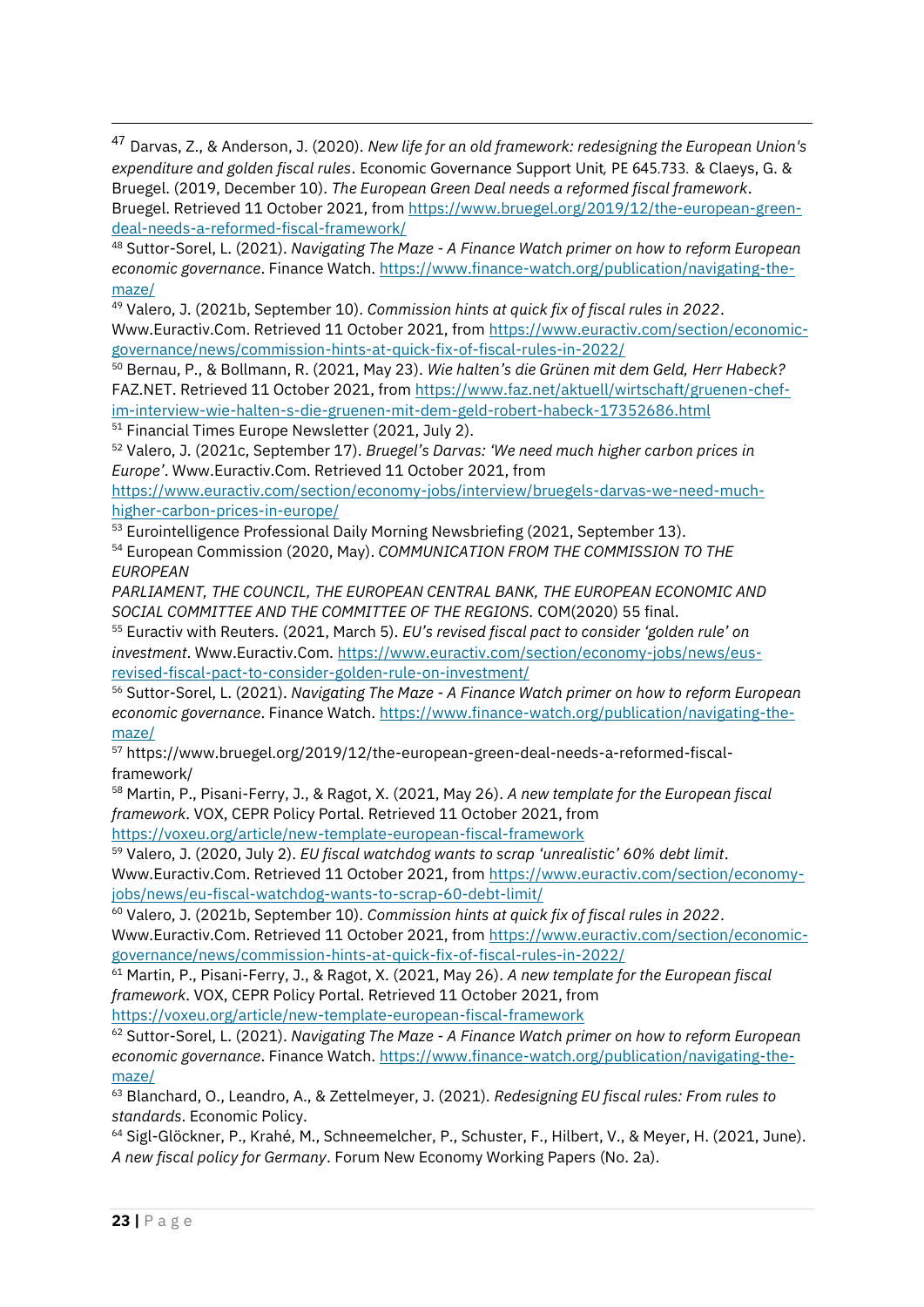<sup>65</sup> Heinrich-Böll-Stiftung. (2021, February 23). *Reshaping the European Fiscal Framework | Heinrich Böll Stiftung | Brussels office - European Union*. Retrieved 20 October 2021, from <https://eu.boell.org/en/2021/02/23/reshaping-european-fiscal-framework>

<sup>66</sup> Suttor-Sorel, L. (2021). *One Framework to Rule Them All*. Finance Watch. [https://www.finance](https://www.finance-watch.org/wp-content/uploads/2021/03/one-framework-to-rule-them-all-primer.pdf)[watch.org/wp-content/uploads/2021/03/one-framework-to-rule-them-all-primer.pdf](https://www.finance-watch.org/wp-content/uploads/2021/03/one-framework-to-rule-them-all-primer.pdf)

<sup>67</sup> Suttor-Sorel, L. (2021, March). *Navigating The Maze - A Finance Watch primer on how to reform European economic governance*. Finance Watch[. https://www.finance](https://www.finance-watch.org/publication/navigating-the-maze/)[watch.org/publication/navigating-the-maze/](https://www.finance-watch.org/publication/navigating-the-maze/)

<sup>68</sup> Princeton University. (2021, May 14). *A Conversation with Paschal Donohoe*. Bendheim Center for Finance. Retrieved 20 October 2021, fro[m https://bcf.princeton.edu/events/paschal-donohoe/](https://bcf.princeton.edu/events/paschal-donohoe/)

<sup>69</sup> Article 6 of Regulation (EU) No 472/2013 of the European Parliament and of the Council of 21 May 2013 on the strengthening of economic and budgetary surveillance of Member States in the euro area experiencing or threatened with serious difficulties with respect to their financial stability. <sup>70</sup> Blanchard, O., Leandro, A., & Zettelmeyer, J. (2021). *Redesigning EU fiscal rules: From rules to standards*. Economic Policy.

<sup>71</sup> Darvas, Z., Martin, P., & Ragot, X. (2018, September 21). *The economic case for an expenditure rule in Europe*. VOX, CEPR Policy Portal. Retrieved 11 October 2021, from

<https://voxeu.org/article/economic-case-expenditure-rule-europe>

<sup>72</sup> Reuter, W. (2020). *Benefits and drawbacks of an "expenditure rule", as well as of a "golden rule", in the EU fiscal framework*. Economic Governance Support Unit*,* PE 645.732.

<sup>73</sup> European Fiscal Board. (2019, August). *Assessment of EU fiscal rules with a focus on the six and two-pack legislation*. EFB[. https://ec.europa.eu/info/sites/default/files/2019-09-10-assessment-of](https://ec.europa.eu/info/sites/default/files/2019-09-10-assessment-of-eu-fiscal-rules_en.pdf)[eu-fiscal-rules\\_en.pdf](https://ec.europa.eu/info/sites/default/files/2019-09-10-assessment-of-eu-fiscal-rules_en.pdf)

<sup>74</sup> EESC opinion on *Reshaping the EU fiscal framework for a sustainable recovery and a just transition,*  ECO/553 – EESC-2021-02454-00-00-APA-TRA.

<sup>75</sup> Dullien, S., Paetz, C., Watt, A., & Watzka, S. (2020). *Vorschläge zur Reform der europäischen Fiskalregeln und Economic Governance* (No. 159). IMK Report.

<sup>76</sup> Valero, J. (2021b, September 10). *Commission hints at quick fix of fiscal rules in 2022*. Www.Euractiv.Com. Retrieved 11 October 2021, from [https://www.euractiv.com/section/economic](https://www.euractiv.com/section/economic-governance/news/commission-hints-at-quick-fix-of-fiscal-rules-in-2022/)[governance/news/commission-hints-at-quick-fix-of-fiscal-rules-in-2022/](https://www.euractiv.com/section/economic-governance/news/commission-hints-at-quick-fix-of-fiscal-rules-in-2022/)

<sup>77</sup> Bernau, P., & Bollmann, R. (2021, May 23). *Wie halten's die Grünen mit dem Geld, Herr Habeck?* FAZ.NET. Retrieved 11 October 2021, fro[m https://www.faz.net/aktuell/wirtschaft/gruenen-chef](https://www.faz.net/aktuell/wirtschaft/gruenen-chef-im-interview-wie-halten-s-die-gruenen-mit-dem-geld-robert-habeck-17352686.html)[im-interview-wie-halten-s-die-gruenen-mit-dem-geld-robert-habeck-17352686.html](https://www.faz.net/aktuell/wirtschaft/gruenen-chef-im-interview-wie-halten-s-die-gruenen-mit-dem-geld-robert-habeck-17352686.html) <sup>78</sup> Financial Times Europe Newsletter (2021, July 2).

<sup>79</sup> Eurointelligence Professional Daily Morning Newsbriefing (2021, September 13).

<sup>80</sup> Feld, L., Schmidt, C., Schnabel, I., & Wieland, V. (2018, September 12). *Refocusing the European fiscal framework*. VOX, CEPR Policy Portal. Retrieved 11 October 2021, from

<https://voxeu.org/article/refocusing-european-fiscal-framework>

<sup>81</sup> Claeys, G., Darvas, Z. M., & Leandro, A. (2016). *A proposal to revive the European Fiscal Framework* (No. 2016/07). Bruegel Policy Contribution.

<sup>82</sup> Dullien, S., Paetz, C., Watt, A., & Watzka, S. (2020). *Vorschläge zur Reform der europäischen Fiskalregeln und Economic Governance* (No. 159). IMK Report.

<sup>83</sup> European Commission. (2020). *Financing the Recovery plan for Europe*.

<https://doi.org/10.2761/053263>

<sup>84</sup> European Commission. (2020, November 11). *Recovery plan for Europe*. Retrieved 15 October 2021, fro[m https://ec.europa.eu/info/strategy/recovery-plan-europe\\_en](https://ec.europa.eu/info/strategy/recovery-plan-europe_en)

<sup>85</sup> Körner, K., Böttcher, B., AG, D. B., & Schneider, S. (2020). *Financing the EU's recovery.* Deutsche Bank Research.

<sup>86</sup> European Commission. (2020). *Financing the Recovery plan for Europe*. <https://doi.org/10.2761/053263>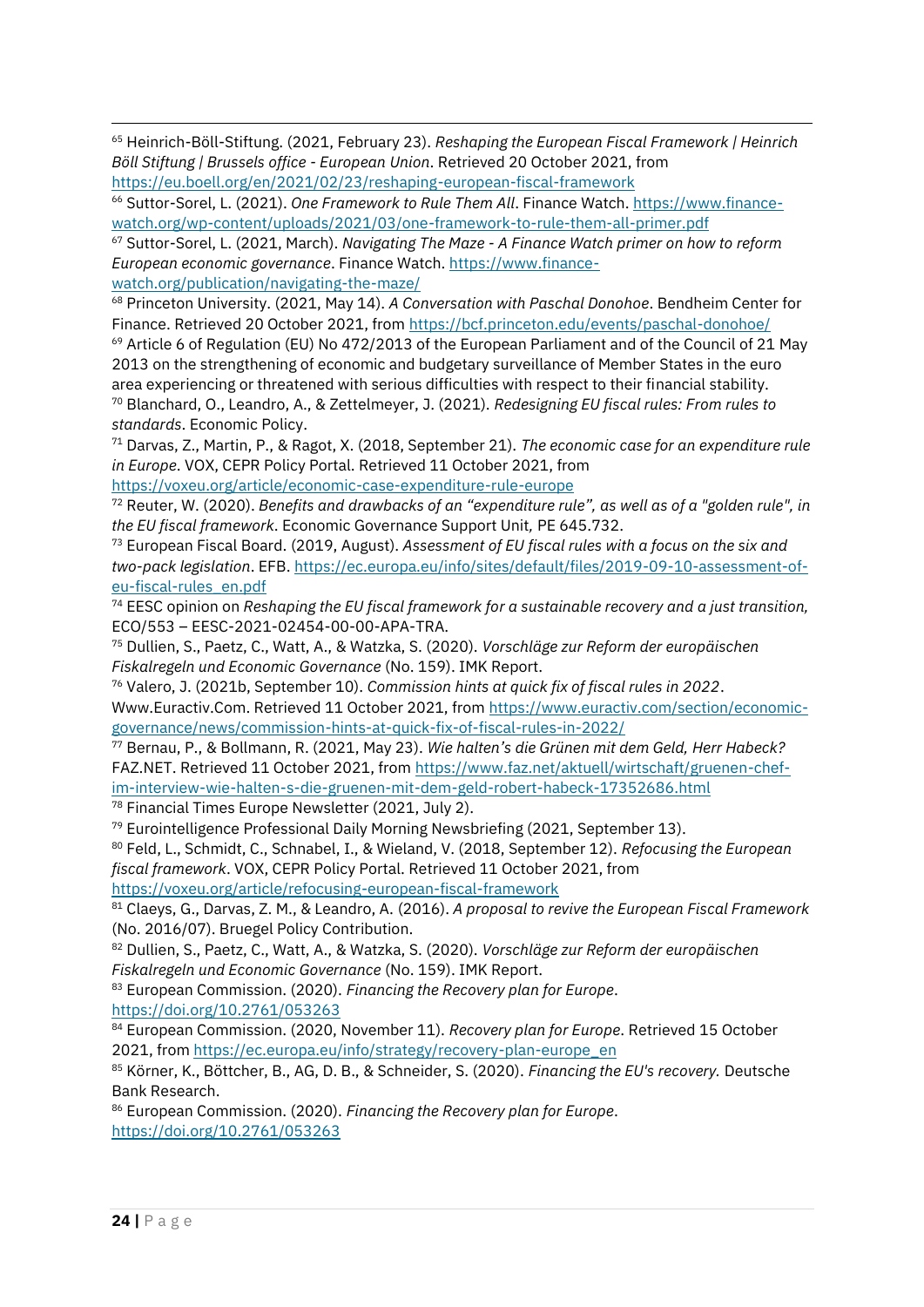<sup>87</sup> Bardt, H., Dullien, S., Hüther, M., & Rietzler, K. (2020). *For a sound fiscal policy: Enabling public investment* (No. 6/2020). IW-Policy Paper.

<sup>88</sup>Sigl-Glöckner, P., Krahé, M., Schneemelcher, P., Schuster, F., Hilbert, V., & Meyer, H. (2021). *A new fiscal policy for Germany*. In Forum New Economy Working Papers (No. 2a).

<sup>89</sup> Schmidt, F., & Kloft, M. (2021, September 19). *Star-Ökonomen fordern: Das muss sich in Deutschland ändern*. www.t-online.de. Retrieved 18 October 2021, from [https://www.t](https://www.t-online.de/finanzen/news/unternehmen-verbraucher/id_90812826/star-oekonomen-fordern-das-muss-sich-in-deutschland-aendern.html)[online.de/finanzen/news/unternehmen-verbraucher/id\\_90812826/star-oekonomen-fordern-das](https://www.t-online.de/finanzen/news/unternehmen-verbraucher/id_90812826/star-oekonomen-fordern-das-muss-sich-in-deutschland-aendern.html)[muss-sich-in-deutschland-aendern.html](https://www.t-online.de/finanzen/news/unternehmen-verbraucher/id_90812826/star-oekonomen-fordern-das-muss-sich-in-deutschland-aendern.html)

<sup>90</sup> Chazan, G. (2021, July 6). *Greens argue case for reforming Germany's strict fiscal rules*. Financial Times. Retrieved 18 October 2021, fro[m https://www.ft.com/content/6b2d39dc-dfbf-4e74-9407-](https://www.ft.com/content/6b2d39dc-dfbf-4e74-9407-1c9ed8445dbe?shareType=nongift) [1c9ed8445dbe?shareType=nongift](https://www.ft.com/content/6b2d39dc-dfbf-4e74-9407-1c9ed8445dbe?shareType=nongift)

<sup>91</sup> Creutzburg, D. (2021, July 12). *BDI gegen "schwarze Null" im Bundeshaushalt*. FAZ.NET. Retrieved 18 October 2021, fro[m https://www.faz.net/aktuell/wirtschaft/bdi-gegen-schwarze-null-im](https://www.faz.net/aktuell/wirtschaft/bdi-gegen-schwarze-null-im-bundeshaushalt-17432798.html)[bundeshaushalt-17432798.html](https://www.faz.net/aktuell/wirtschaft/bdi-gegen-schwarze-null-im-bundeshaushalt-17432798.html)

92 Eurointelligence Professional Daily Morning Newsbriefing (2021, September 17).

<sup>93</sup> Daube, T., & Ratz, A. (2021, September 13). *'We want to increase investment in Germany', FDP leader says*. Reuters. Retrieved 18 October 2021, from [https://www.reuters.com/world/europe/we](https://www.reuters.com/world/europe/we-want-increase-investment-germany-fdp-leader-says-2021-09-13/)[want-increase-investment-germany-fdp-leader-says-2021-09-13/](https://www.reuters.com/world/europe/we-want-increase-investment-germany-fdp-leader-says-2021-09-13/)

<sup>94</sup> Eurointelligence Professional Daily Morning Newsbriefing (2021, September 13).

<sup>95</sup> EUROSTAT (2019). *Manual on Government Deficit and Debt – Implementation of ESA 2010 – 2019 edition.* Publications Office of the European Union.

<sup>96</sup> Dullien, S., & Rietzler, K. (2021). *Finanzpolitische Spielräume bei unterschiedlichem Umgang mit der Schuldenbremse: Projektionen für den Zeitraum 2022-2030* (No. 108). IMK Policy Brief.

<sup>97</sup> Lettig, D. (2021, June 1). *Bank of Italy asks to make recovery fund permanent post-pandemic*. www.Euractiv.com. Retrieved 20 October 2021, from

[https://www.euractiv.com/section/politics/short\\_news/bank-of-italy-asks-to-make-recovery-fund](https://www.euractiv.com/section/politics/short_news/bank-of-italy-asks-to-make-recovery-fund-permanent-post-pandemic/)[permanent-post-pandemic/](https://www.euractiv.com/section/politics/short_news/bank-of-italy-asks-to-make-recovery-fund-permanent-post-pandemic/)

<sup>98</sup> European Economic and Social Committee (2021). *Reshaping the EU fiscal framework for a sustainable recovery and a just transition.* ECO/553 – EESC-2021-02454-00-00-APA-TRA. <sup>99</sup> European Fiscal Board. (2020, September). *Annual Report 2020*. EFB.

[https://ec.europa.eu/info/sites/default/files/efb\\_annual\\_report\\_2020\\_en\\_1.pdf](https://ec.europa.eu/info/sites/default/files/efb_annual_report_2020_en_1.pdf)

<sup>100</sup> Vallée, S. (2021, August). *DGAP MEMO* (No. 02). Deutsche Gesellschaft für Auswärtige Politik e.V. [https://dgap.org/sites/default/files/article\\_pdfs/210906\\_DGAP-MEMO-BTW21\\_02\\_EN\\_SV.pdf](https://dgap.org/sites/default/files/article_pdfs/210906_DGAP-MEMO-BTW21_02_EN_SV.pdf)

<sup>101</sup> RND RedaktionsNetzwerk Deutschland. (2021, September 22). *Merkel warnt vor Schuldenunion in Europa durch Rot-Rot-Grün*. RND. Retrieved 20 October 2021, from

[https://www.rnd.de/politik/merkel-warnt-vor-schuldenunion-in-europa-durch-rot-rot-gruen-](https://www.rnd.de/politik/merkel-warnt-vor-schuldenunion-in-europa-durch-rot-rot-gruen-TBLJME3FKSTBKKBX3DWV5T45JA.html)[TBLJME3FKSTBKKBX3DWV5T45JA.html](https://www.rnd.de/politik/merkel-warnt-vor-schuldenunion-in-europa-durch-rot-rot-gruen-TBLJME3FKSTBKKBX3DWV5T45JA.html)

<sup>102</sup> Staff, R. (2020, October 12). *EU moving towards fiscal union with pandemic recovery plan: German FinMin*. Reuters. Retrieved 20 October 2021, from [https://www.reuters.com/article/us-eu](https://www.reuters.com/article/us-eu-economy-germany-idUSKBN26X13H)[economy-germany-idUSKBN26X13H](https://www.reuters.com/article/us-eu-economy-germany-idUSKBN26X13H)

<sup>103</sup> Eurointelligence Professional Daily Morning Newsbriefing (2021, April 28).

<sup>104</sup> Giugliano, F. (2020, October 23). *Is Europe Headed for a Fiscal Union?* Bloomberg. Retrieved 18 October 2021, from [https://www.bloomberg.com/tosv2.html?vid=&uuid=3bcc0554-301a-11ec](https://www.bloomberg.com/tosv2.html?vid=&uuid=3bcc0554-301a-11ec-ada9-4b426255716b&url=L29waW5pb24vYXJ0aWNsZXMvMjAyMC0xMC0yMy9pcy10aGUtZXVyb3BlYW4tdW5pb24taGVhZGVkLWZvci1hLWZpc2NhbC11bmlvbg==)[ada9-](https://www.bloomberg.com/tosv2.html?vid=&uuid=3bcc0554-301a-11ec-ada9-4b426255716b&url=L29waW5pb24vYXJ0aWNsZXMvMjAyMC0xMC0yMy9pcy10aGUtZXVyb3BlYW4tdW5pb24taGVhZGVkLWZvci1hLWZpc2NhbC11bmlvbg==)

[4b426255716b&url=L29waW5pb24vYXJ0aWNsZXMvMjAyMC0xMC0yMy9pcy10aGUtZXVyb3BlYW](https://www.bloomberg.com/tosv2.html?vid=&uuid=3bcc0554-301a-11ec-ada9-4b426255716b&url=L29waW5pb24vYXJ0aWNsZXMvMjAyMC0xMC0yMy9pcy10aGUtZXVyb3BlYW4tdW5pb24taGVhZGVkLWZvci1hLWZpc2NhbC11bmlvbg==) [4tdW5pb24taGVhZGVkLWZvci1hLWZpc2NhbC11bmlvbg==](https://www.bloomberg.com/tosv2.html?vid=&uuid=3bcc0554-301a-11ec-ada9-4b426255716b&url=L29waW5pb24vYXJ0aWNsZXMvMjAyMC0xMC0yMy9pcy10aGUtZXVyb3BlYW4tdW5pb24taGVhZGVkLWZvci1hLWZpc2NhbC11bmlvbg==)

<sup>105</sup> Consolidated version of the Treaty on the Functioning of the European Union (2012). *Article 312.*  OJ C 326, 26.10.2012, p. 182–183.